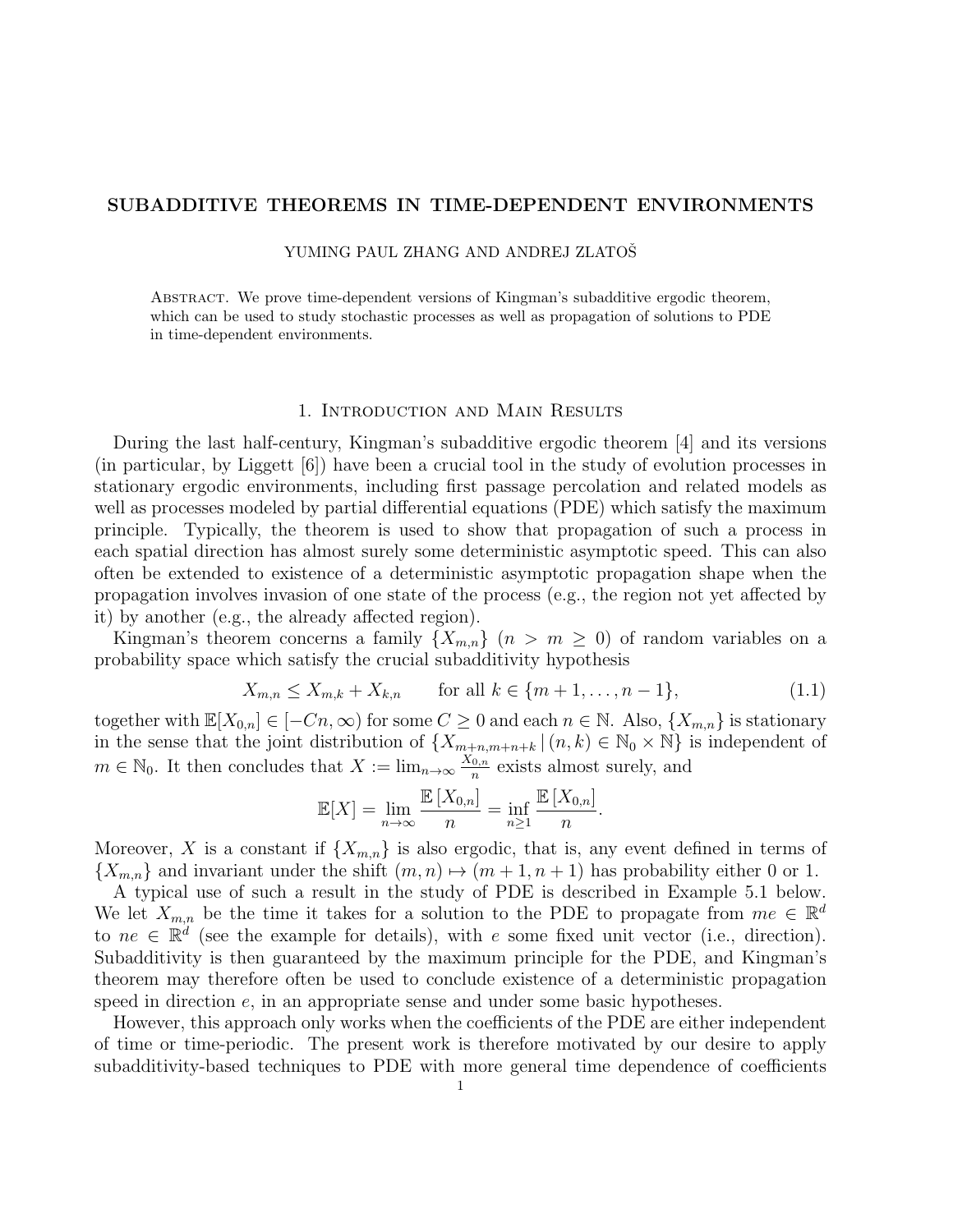(and to other non-autonomous models), in particular, those with finite temporal ranges of dependence as well as with decreasing temporal correlations. Despite this being a very natural question, we were not able to find relevant results in the existing literature. We thus prove here the following two results, and also provide applications to a time-dependent first passage percolation model (see Examples 5.2 and 5.3 below). In the companion paper [8] we apply these results to specific PDE models (as described in Example 5.1), namely reaction-diffusion equations and Hamilton-Jacobi equations.

Our first main result in the present paper applies when the process in question (or rather the environment in which it occurs) has a finite temporal range of dependence, with  $\mathcal{F}_t^{\pm}$  being the sigma-algebras generated by the environment up to and starting from time  $t$ , respectively. It mirrors Kingman's theorem, with a weaker stationarity hypothesis (3) below (analogous to [6]) but under the additional hypothesis (6). The latter is the natural requirement that if the process propagates from some "location"  $m$  to another location  $n$ , starting at some time t, it cannot reach n later than the same process which starts form  $m$  at some later time  $t + s$ , at least when s is sufficiently large. In the case of PDE, maximum principle will often guarantee this if the time-dependent propagation times  $X_{m,n}^t \geq 0$  (i.e., from location m to n, starting at time  $t \in [0,\infty)$  are defined appropriately (see Example 5.1). We also note that (1) below is the natural version of (1.1) in the time-dependent setting.

**Theorem 1.1.** Let  $(\Omega, \mathbb{P}, \mathcal{F})$  be a probability space, and  $\{\mathcal{F}_t^{\pm}\}_{t\geq 0}$  two filtrations such that

$$
\mathcal{F}_s^- \subseteq \mathcal{F}_t^- \subseteq \mathcal{F} \qquad and \qquad \mathcal{F} \supseteq \mathcal{F}_s^+ \supseteq \mathcal{F}_t^+
$$

for all  $t \geq s \geq 0$ . For any  $t \geq 0$  and integers  $n > m \geq 0$ , let  $X_{m,n}^t : \Omega \to [0,\infty)$  be a random variable. Let there be  $C \geq 0$  such that the following statements hold for all such  $t, m, n$ .

- (1)  $X_{m,n}^t \le X_{m,k}^t + X_{k,n}^{t+X_{m,k}^t}$  for all  $k \in \{m+1,\ldots,n-1\}$ ;
- (2)  $\mathbb{E}[X_{0,1}^0] < \infty;$
- (3) the joint distribution of  $\{X_{m,m+1}^t, X_{m,m+2}^t, \dots\}$  is independent of  $(t, m)$ ;

(4)  $X_{m,n}^t$  is  $\mathcal{F}_t^+$ -measurable, and  $\{\omega \in \Omega \mid X_{m,n}^t(\omega) \leq s\} \in \mathcal{F}_{t+s}^-$  for any  $s \geq 0$ ;

(5)  $\mathcal{F}_t^-$  and  $\mathcal{F}_{t+}^+$  $t_{t+C}^+$  are independent;

(6) 
$$
X_{m,n}^t \leq X_{m,n}^{t+s} + s
$$
 for all  $s \in [C, C + c]$ , with some  $c > 0$ .

Then

$$
\lim_{n \to \infty} \frac{X_{0,n}^0}{n} = \lim_{n \to \infty} \frac{\mathbb{E}\left[X_{0,n}^0\right]}{n} = \inf_{n \ge 1} \frac{\mathbb{E}\left[X_{0,n}^0\right] + C}{n} \quad \text{almost surely.} \tag{1.2}
$$

Moreover, if  $C \in \mathbb{N}$  and  $X_{m,n}^t$  are all integer-valued, then it suffices to have  $c = 0$  in (6).

Remarks. 1. Of course, it suffices to assume (1) and (6) only almost surely.

2. There would be little benefit in using different  $C$  in (5) and (6) because (5) clearly holds with any larger C, while iterating (6) yields (6) for all  $s \in [kC, kC + kc]$  and any  $k \in \mathbb{N}$ .

3. The ergodicity hypothesis in  $[4]$  is here replaced by  $(5)$  (or by  $(5^*)$  below).

Our second main result allows for an infinite temporal range of dependence of the environment, provided this dependence decreases with time in an appropriate sense, and we then also need a uniform bound in place of (2).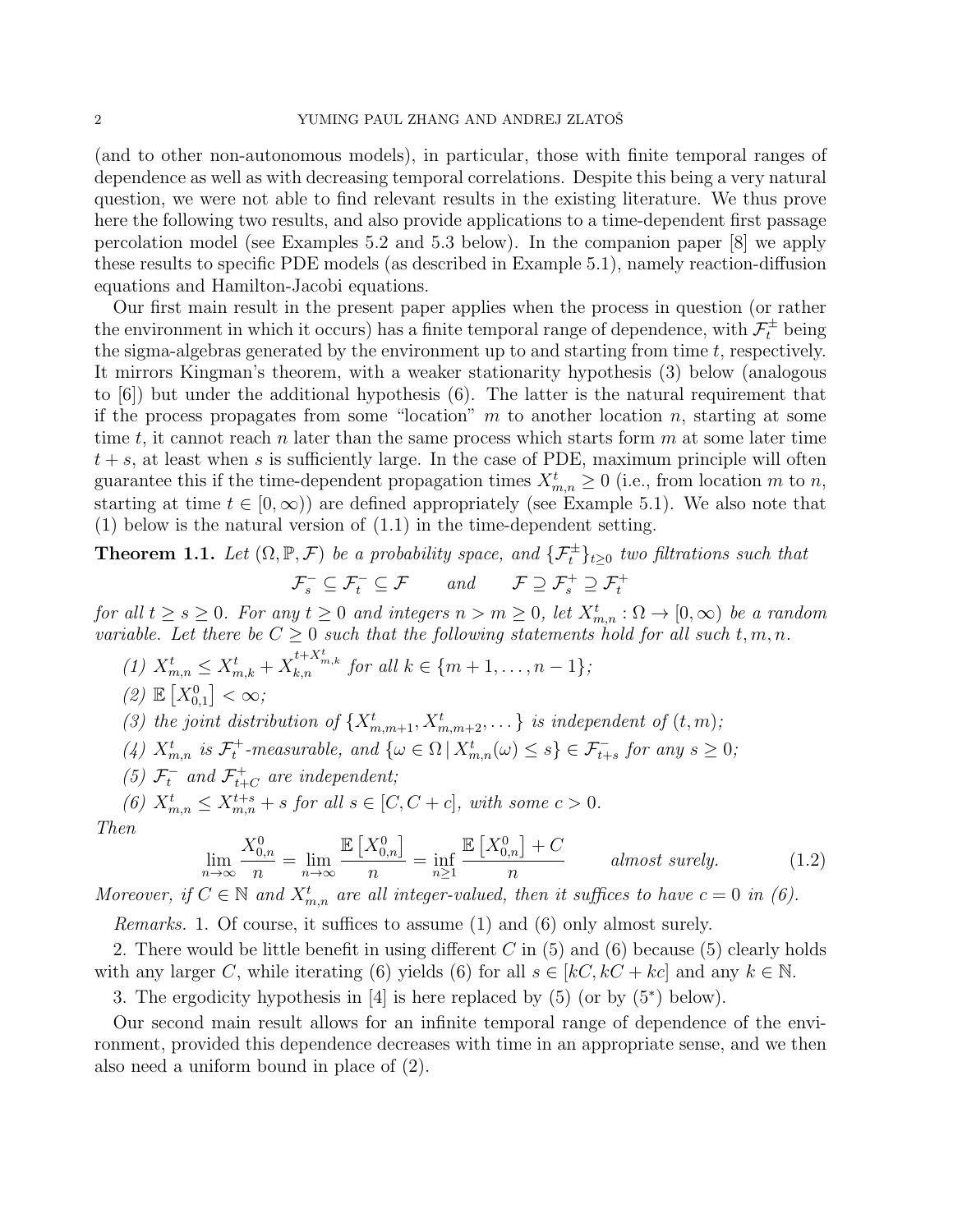**Theorem 1.2.** Assume the hypotheses of Theorem 1.1, but with  $(2)$  and  $(5)$  replaced by  $(2^*)$   $X_{0,1}^0 \leq C;$ 

 $(5^*)$   $\lim_{s\to\infty} \phi(s) = 0$ , where

$$
\phi(s) := \sup \left\{ |\mathbb{P}[F|E] - \mathbb{P}[F]| \middle| t \ge 0 \& (E, F) \in \mathcal{F}_t^- \times \mathcal{F}_{t+s}^+ \& \mathbb{P}[E] > 0 \right\}.
$$

Then

$$
\lim_{n \to \infty} \frac{X_{0,n}^0}{n} = \lim_{n \to \infty} \frac{\mathbb{E}\left[X_{0,n}^0\right]}{n} \qquad in \text{ probability}, \tag{1.3}
$$

and if there is  $\alpha > 0$  such that  $\lim_{s \to \infty} s^{\alpha} \phi(s) = 0$ , then also

$$
\lim_{n \to \infty} \frac{X_{0,n}^0}{n} = \lim_{n \to \infty} \frac{\mathbb{E}\left[X_{0,n}^0\right]}{n} \quad \text{almost surely.} \tag{1.4}
$$

Moreover, if  $C \in \mathbb{N}$  and  $X_{m,n}^t$  are all integer-valued, then it suffices to have  $c = 0$  in (6).

- Remarks. 1. Again, using different C in  $(2^*)$  and  $(6)$  would not strengthen the result.
- 2. We will actually prove this result with  $\phi(s)$  being instead the supremum of

$$
\sum_{i\geq 0} |\mathbb{P}[F_i \cap E_i] - \mathbb{P}[F_i] \mathbb{P}[E_i]|
$$

over all  $\{(E_i, F_i) \in \mathcal{F}_{t_i}^- \times \mathcal{F}_{t_i+s}^+\}_{i \geq 0}$  with  $t_0, t_1, \dots \geq 0$  and  $E_0, E_1, \dots$  pairwise disjoint (which is clearly no more than  $\phi(s)$  from  $(5^*)$ ).

3. We will also show that without assuming  $\lim_{s\to\infty} s^{\alpha} \phi(s) = 0$ , we still have

$$
\liminf_{n \to \infty} \frac{X_{0,n}^0}{n} \ge \lim_{n \to \infty} \frac{\mathbb{E}\left[X_{0,n}^0\right]}{n} \quad \text{almost surely.} \tag{1.5}
$$

Organization of the Paper and Acknowledgements. We prove Theorem 1.1 in Section 2 and the claims in Theorem 1.2 in Sections 3 and 4. Section 5 contains some applications of these results.

We thank Patrick Fitzsimmons and Robin Pemantle for useful discussions. YPZ acknowledges partial support by an AMS-Simons Travel Grant. AZ acknowledges partial support by NSF grant DMS-1900943 and by a Simons Fellowship.

# 2. Finite Temporal Range of Dependence

Let us first prove a version of Theorem 1.1 with  $\mathbb{N}_0$ -valued random variables and  $C = 0$  in (5). Theorem 1.1 will then easily follow. Let us denote  $\{X = s\} := \{\omega \in \Omega \mid X(\omega) = s\}.$ 

**Theorem 2.1.** Let  $(\Omega, \mathbb{P}, \mathcal{F})$  be a probability space, and  $\{\mathcal{F}_t^{\pm}\}_{t \in \mathbb{N}_0}$  two filtrations such that

$$
\mathcal{F}_0^- \subseteq \mathcal{F}_1^- \subseteq \cdots \subseteq \mathcal{F} \qquad and \qquad \mathcal{F} \supseteq \mathcal{F}_0^+ \supseteq \mathcal{F}_1^+ \supseteq \ldots \qquad (2.1)
$$

For any integers  $t \geq 0$  and  $n > m \geq 0$ , let  $T_{m,n}^t : \Omega \to \mathbb{N}_0$  be a random variable. Let there be  $C, C' \in \mathbb{N}$  such that the following statements hold for all such  $t, m, n$ .

(1') 
$$
T_{m,n}^t \leq T_{m,k}^t + T_{k,n}^{t+T_{m,k}^t}
$$
 for all  $k \in \{m+1,\ldots,n-1\}$ ;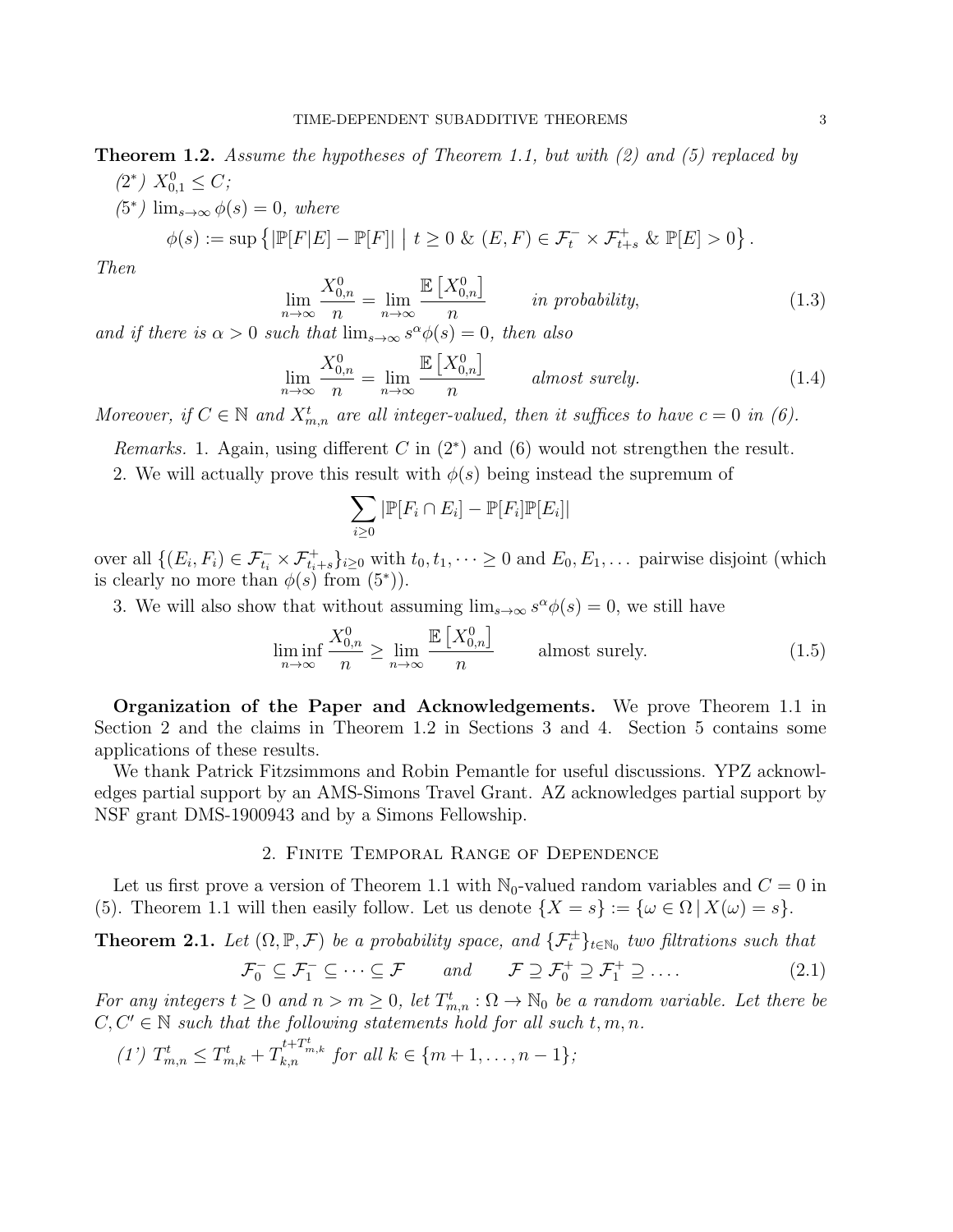$(2') \mathbb{E}[T_{0,1}^0] \leq C';$ (3') the joint distribution of  $\{T^t_{m,m+1}, T^t_{m,m+2}, \dots\}$  is independent of  $(t, m)$ ; (4')  $T_{m,n}^t$  is  $\mathcal{F}_t^+$ -measurable, and  $\{T_{m,n}^t = j\} \in \mathcal{F}_{t+j}^-$  for any  $j \in \mathbb{N}_0$ ; (5')  $\mathcal{F}_t^-$  and  $\mathcal{F}_t^+$  are independent; (6')  $T_{m,n}^t \leq T_{m,n}^{t+C} + C$ .

Then

$$
\lim_{n \to \infty} \frac{T_{0,n}^0}{n} = \lim_{n \to \infty} \frac{\mathbb{E}\left[T_{0,n}^0\right]}{n} = \inf_{n \ge 1} \frac{\mathbb{E}\left[T_{0,n}^0\right]}{n} \quad \text{almost surely.} \tag{2.2}
$$

Proof. First, we claim that almost surely we have

$$
\limsup_{n \to \infty} \frac{T_{0,n}^0}{n} \le \lim_{n \to \infty} \frac{\mathbb{E}\left[T_{0,n}^0\right]}{n} = \inf_{n \ge 1} \frac{\mathbb{E}\left[T_{0,n}^0\right]}{n}.
$$
\n(2.3)

The proof of  $(2.3)$  is similar to the proof of [1, Lemma 6.7], although there the analogs of  $T_{m,n}^t$  were bounded random variables; the idea goes back to [4], where the analogs of  $T_{m,n}^t$ were t-independent. For any integers  $n > m > 0$ , (4') shows that for any  $i, j \in \mathbb{N}_0$  we have

$$
\{T_{0,m}^0 = i\} \in \mathcal{F}_i^- \qquad \text{and} \qquad \{T_{m,n}^i = j\} \in \mathcal{F}_i^+.
$$

Therefore (5') and (3') yield

$$
\mathbb{P}\left[T_{0,m}^0 = i \& T_{m,n}^i = j\right] = \mathbb{P}\left[T_{0,m}^0 = i\right] \mathbb{P}\left[T_{m,n}^i = j\right] = \mathbb{P}\left[T_{0,m}^0 = i\right] \mathbb{P}\left[T_{0,n-m}^0 = j\right].
$$

Summing this over  $i \in \mathbb{N}_0$ , we find that  $T_{m,n}^{T_{0,m}^0}$  (=  $T_{m,n}^{T_{0,m}^0}(\cdot)$ ) has the same distribution as  $T_{0,n-m}^0$ . Thus from (1') we obtain

$$
\mathbb{E}\left[T_{0,n}^0\right] \leq \mathbb{E}\left[T_{0,m}^0\right] + \mathbb{E}\left[T_{m,n}^{T_{0,m}^0}\right] \leq \mathbb{E}\left[T_{0,m}^0\right] + \mathbb{E}\left[T_{0,n-m}^0\right].
$$

Fekete's subadditive lemma thus implies that the equality in (2.3) holds.

For any  $n \in \mathbb{N}$ , let  $t_0^n := 0$  and  $\xi_0^n := T_{0,n}^0$ , and then for  $i \in \mathbb{N}$  define recursively

$$
t_i^n := t_{i-1}^n + \xi_{i-1}^n \qquad \text{and} \qquad \xi_i^n := T_{in,(i+1)n}^{t_i^n}
$$

By iteratively applying (1'), we get for any  $k \in \mathbb{N}$ ,

$$
T_{0,kn}^0 \le \sum_{i=0}^{k-1} \xi_i^n.
$$
 (2.4)

.

Similarly as above, it follows from  $(3')-(5')$  that for any  $j_0, j_1, \ldots, j_{k-1} \in \mathbb{N}_0$  we have

$$
\mathbb{P}\left[\xi_i^n = j_i \text{ for } i = 0, \dots, k-1\right] = \mathbb{P}\left[\xi_i^n = j_i \text{ for } i = 0, \dots, k-2 \& T_{(k-1)n, kn}^{\sum_{i=0}^{k-2} j_i} = j_{k-1}\right]
$$

$$
= \mathbb{P}\left[\xi_i^n = j_i \text{ for } i = 0, \dots, k-2\right] \mathbb{P}\left[T_{(k-1)n, kn}^{\sum_{i=0}^{k-2} j_i} = j_{k-1}\right]
$$

$$
= \mathbb{P}\left[\xi_i^n = j_i \text{ for } i = 0, \dots, k-2\right] \mathbb{P}\left[T_{0,n}^0 = j_{k-1}\right]
$$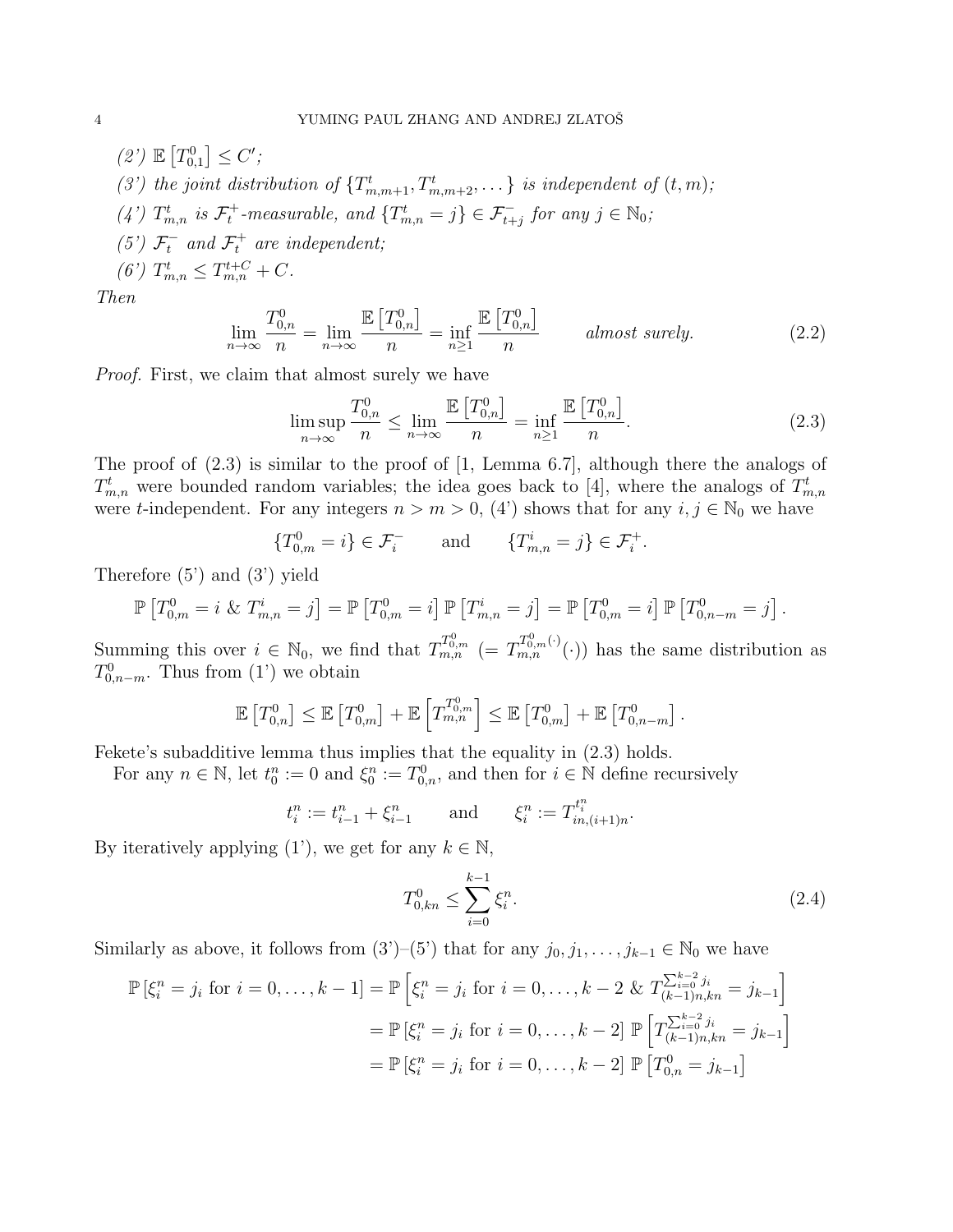$$
= \ldots = \prod_{i=0}^{k-1} \mathbb{P}\left[T_{0,n}^0 = j_i\right].
$$

Summing this over all indices but *i* shows that  $\xi_i^n$  has the same law as  $T_{0,n}^0$  for each *i*. This, (2'), and (2.4) with  $n = 1$  then show that for any  $k \in \mathbb{N}$ ,

$$
\mathbb{E}\left[T_{0,k}^0\right] \le \sum_{i=0}^{k-1} \mathbb{E}\left[\xi_i^1\right] = k \mathbb{E}\left[T_{0,1}^0\right] \le C' k. \tag{2.5}
$$

Also, the above computation shows that  $\xi_0^n, \ldots, \xi_{k-1}^n$  are jointly independent random variables for all  $n$  and  $k$ , so the strong law of large numbers yields

$$
\lim_{k \to \infty} \frac{1}{k} \sum_{i=0}^{k-1} \xi_i^n = \mathbb{E}\left[T_{0,n}^0\right] \qquad \text{almost surely.}
$$

Thus (2.4) and the equality in (2.3) yield that for any  $\varepsilon > 0$  there is  $n_{\varepsilon} \in \mathbb{N}$  such that

$$
\limsup_{k \to \infty} \frac{T_{0,kn_{\varepsilon}}^0}{kn_{\varepsilon}} \le \frac{\mathbb{E}\left[T_{0,n_{\varepsilon}}^0\right]}{n_{\varepsilon}} \le (1+\varepsilon) \lim_{n \to \infty} \frac{\mathbb{E}\left[T_{0,n}^0\right]}{n} \quad \text{almost surely.}
$$
 (2.6)

Now fix any  $l \in \{0, \ldots, n_{\varepsilon} - 1\}$  and note that  $(1')$  yields for all  $k \in \mathbb{N}_0$ ,

$$
T_{0,kn_{\varepsilon}+l}^{0} \leq T_{0,kn_{\varepsilon}}^{0} + T_{kn_{\varepsilon},kn_{\varepsilon}+l}^{T_{0,kn_{\varepsilon}}^{0}}.
$$
\n
$$
(2.7)
$$

Since  $T_{kn_{\varepsilon},kn_{\varepsilon}+l}^{T_{0,kn_{\varepsilon}}^{0}}$  has the same distribution as  $T_{0,l}^{0}$ , we obtain from (2.5) that

$$
\sum_{k\geq 0} \mathbb{P}\left[T_{kn_{\varepsilon},kn_{\varepsilon}+l}^{T_{0,kn_{\varepsilon}}^{0}} > (kn_{\varepsilon}+l)\varepsilon\right] \leq \sum_{k\geq 0} \mathbb{P}\left[T_{0,l}^{0} > k\varepsilon\right] \leq \frac{1}{\varepsilon} \mathbb{E}\left[T_{0,l}^{0}\right] < \infty.
$$

Borel-Cantelli Lemma then implies that  $\limsup_{k\to\infty} \frac{1}{kn^s}$  $\frac{1}{kn_{\varepsilon}+l}T^{T_{0,kn_{\varepsilon}}^0}_{kn_{\varepsilon},kn_{\varepsilon}+l}\leq \varepsilon$  almost surely. This and (2.7) for each  $l \in \{0, \ldots, n_{\varepsilon} - 1\}$ , together with (2.6), now show that

$$
\limsup_{n \to \infty} \frac{T_{0,n}^0}{n} \le \varepsilon + (1+\varepsilon) \lim_{n \to \infty} \frac{\mathbb{E}\left[T_{0,n}^0\right]}{n} \quad \text{almost surely.}
$$

Taking  $\varepsilon \to 0$  now yields the inequality in (2.3).

Next, for each  $(t, m) \in \mathbb{N}_0^2$  let

$$
Z_m^t := \liminf_{n \to \infty} \frac{T_{m,m+n}^t}{n}.
$$

It follows from (6') that  $Z_m^{t+Ck}$  is non-decreasing in  $k \in \mathbb{N}$ . But since the law of  $Z_m^t$  is independent of  $(t,m)$  by  $(3')$ , we must almost surely have  $Z_m^{t+Ck} = Z_m^t$  for all  $k \in \mathbb{N}$ . However, this and (3') imply that  $Z_m^t$  is independent of  $\mathcal{F}_{t+C_k}^-$  for all  $k \in \mathbb{N}$ , while (4') shows that it is also measurable with respect to the  $\sigma$ -algebra generated by  $\bigcup_{s\geq t} \mathcal{F}_s^-$ . This shows that there is a constant  $Q \in [0, \infty)$  such that  $Z_m^t = Q$  almost surely for each  $(t, m) \in \mathbb{N}_0^2$ .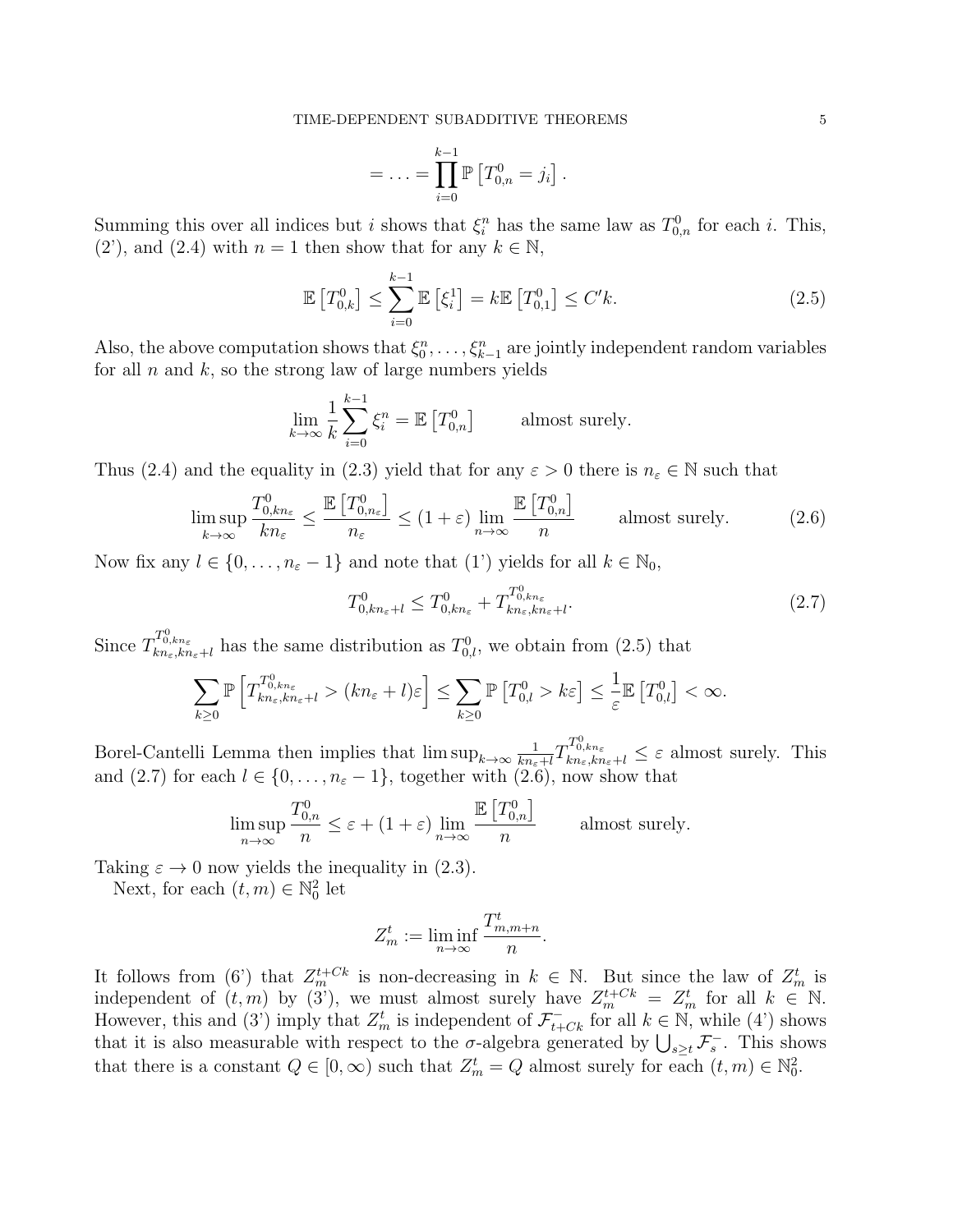In view of  $(2.3)$ , to prove  $(2.2)$  it remains to show that

$$
Q \ge \lim_{n \to \infty} \frac{\mathbb{E}\left[T_{0,n}^0\right]}{n}.\tag{2.8}
$$

Our proof of this is related to the approach of Levental  $[5]$  in the t-independent case, which is in turn based on [3]. However, t-dependence complicates the situation here, which is why we first needed to show that  $Z_m^t$  is in fact  $(t, m, \omega)$ -independent to conclude (2.8) (in [5], it was sufficient to allow  $\omega$ -dependence at first). Fix any  $\varepsilon > 0$ , and denote  $Q_{\varepsilon} := Q + \varepsilon$  and

$$
N_m^t := \min\left\{n \ge 1 \, \middle| \, T_{m,m+n}^t \le n \, Q_\varepsilon\right\}
$$

(which also depends on  $\varepsilon$  but we suppress this in the notation). It follows from  $Z_m^t = Q$ a.e. that almost surely we have  $N_m^t < \infty$  for all  $(t, m) \in \mathbb{N}_0^2$ , and  $(3')$  yields that  $N_m^t$  has the same distribution as  $N_0^0$ . Moreover,  $N_m^t$  is  $\mathcal{F}_t^+$ -measurable by (4'). Next, let  $M_\varepsilon \in [1,\infty)$  be a large constant such that

$$
\mathbb{E}\left[T_{0,1}^{0}1_{\{N_{0}^{0}>M_{\varepsilon}\}}\right] \leq \varepsilon.
$$
\n(2.9)

Let now  $t_0 := 0$  and  $r_0 := 0$ , and for  $k \geq 0$  define recursively

$$
r_{k+1} := r_k + N_{r_k}^{t_k} 1_{\{N_{r_k}^{t_k} \le M_{\varepsilon}\}} + 1_{\{N_{r_k}^{t_k} > M_{\varepsilon}\}} \quad \text{and} \quad t_{k+1} := t_k + T_{r_k, r_{k+1}}^{t_k}.
$$

Fix any  $n \in \mathbb{N}$ . We will now use  $\{r_k\}_{k>1}$  to divide the "propagation" from 0 to n into several "steps". Since this sequence is strictly increasing for each  $\omega \in \Omega$ , the random variable

$$
K_n := \min\{k \in \mathbb{N}_0 \,|\, r_k \ge n - M_\varepsilon\}
$$

is well defined, and satisfies  $0 \leq K_n \leq n-1$  and  $r_{K_n} \in [n-M_{\varepsilon}, n-1]$ . Then (1') yields

$$
T_{0,n}^0 \le \sum_{k=0}^{K_n-1} T_{r_k, r_{k+1}}^{t_k} + T_{r_{K_n}, n}^{t_{K_n}} =: S_n + T_{r_{K_n}, n}^{t_{K_n}} \tag{2.10}
$$

(note that, e.g.,  $T^{t_{K_n}}_{r_{K_n},n} = T^{t_{K_n(\cdot)}(\cdot)}_{r_{K_n(\cdot)}(\cdot)}$  $r_{K_n(\cdot)}^{K_{K_n(\cdot)}(\cdot)}$  (·)). If  $N_{r_k}^{t_k} \leq M_{\varepsilon}$ , then

$$
T_{r_k,r_{k+1}}^{t_k} \le (r_{k+1} - r_k) Q_{\varepsilon},
$$

while if  $N_{r_k}^{t_k} > M_{\varepsilon}$ , then  $r_{k+1} = r_k + 1$ . Hence we obtain

$$
S_n \leq \sum_{k=0}^{K_n-1} (r_{k+1} - r_k) Q_{\varepsilon} + \sum_{k=0}^{K_n-1} T_{r_k, r_k+1}^{t_k} \{ N_{r_k}^{t_k} > M_{\varepsilon} \} \leq r_{K_n} Q_{\varepsilon} + \sum_{k=0}^{n-1} T_{r_k, r_k+1}^{t_k} \{ N_{r_k}^{t_k} > M_{\varepsilon} \}.
$$
 (2.11)

We now want to take expectation on both sides of  $(2.11)$ . From  $(4')$  we see that for any  $i, j \in \mathbb{N}_0$  we have  $\{r_k = i \& t_k = j\} \in \mathcal{F}_j$ . Since  $T_{i,i+1}^j$  and  $N_i^j$  $i^j$  are  $\mathcal{F}^+_j$  $j^+$ -measurable, from  $(5'), (3'),$  and  $(2.9)$  we obtain

$$
\mathbb{E}\left[T_{r_k,r_k+1}^{t_k}\mathbb{1}_{\left\{N_{r_k}^{t_k} > M_{\varepsilon}\right\}}\right] = \sum_{i,j\geq 0} \mathbb{E}\left[T_{i,i+1}^j\mathbb{1}_{\left\{N_i^j > M_{\varepsilon}\right\}}\mathbb{1}_{\left\{r_k=i\ \&\ t_k=j\right\}}\right]
$$

$$
= \sum_{i,j\geq 0} \mathbb{E}\left[T_{i,i+1}^j\mathbb{1}_{\left\{N_i^j > M_{\varepsilon}\right\}}\right] \mathbb{P}\left[r_k=i\ \&\ t_k=j\right]
$$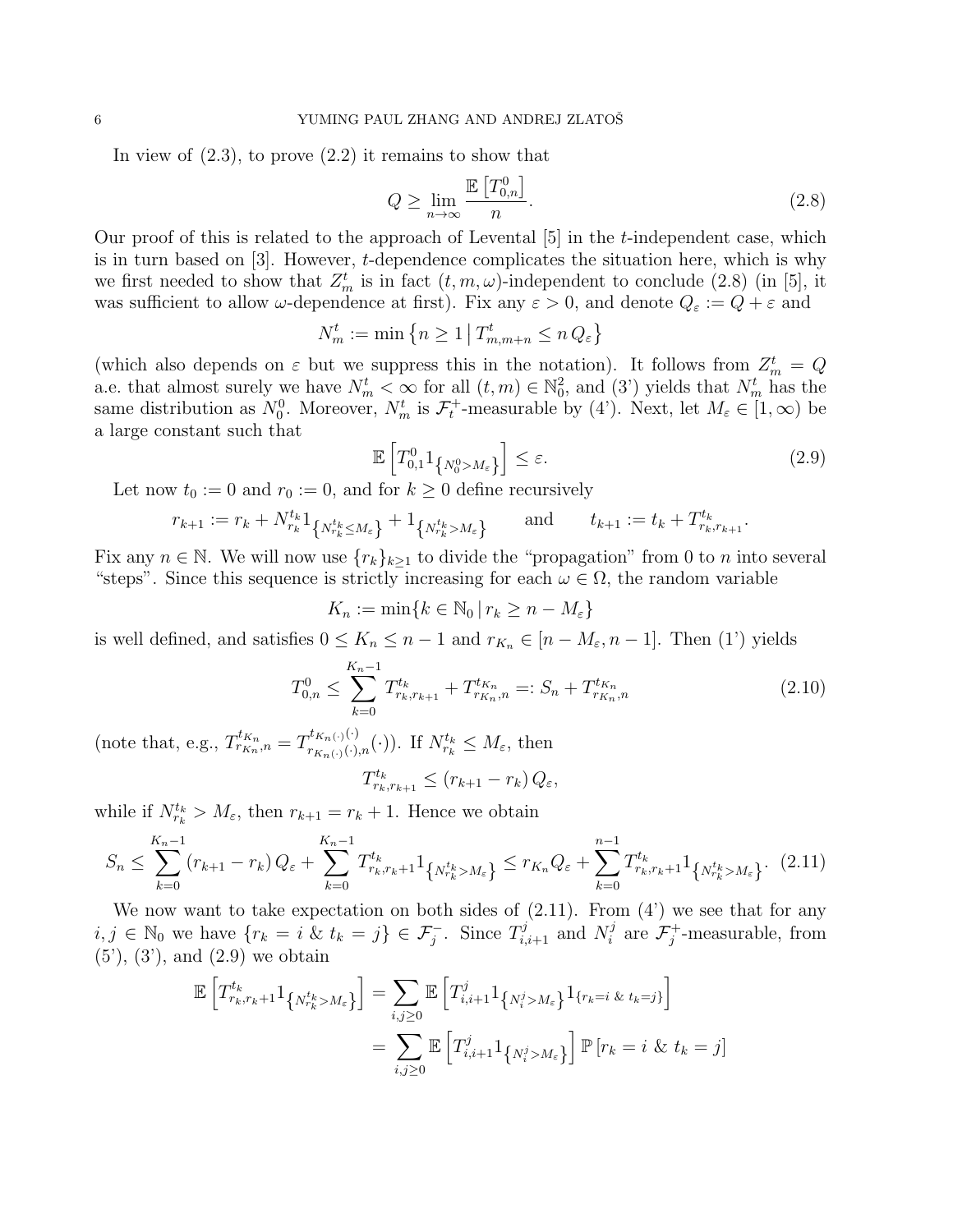$$
= \mathbb{E}\left[T_{0,1}^0 1_{\left\{N_0^0 > M_{\varepsilon}\right\}}\right] \leq \varepsilon.
$$

So (2.11) and  $r_{K_n} \leq n$  yield

$$
\frac{\mathbb{E}\left[S_n\right]}{n} \le \frac{\mathbb{E}[r_{K_n}]Q_{\varepsilon}}{n} + \varepsilon \le Q + 2\varepsilon. \tag{2.12}
$$

Finally, we claim that  $\mathbb{E}\left[T^{t_{Kn}}_{r_{Kn},n}\right] \leq C'M_\varepsilon^2$ ; this together with  $(2.10)$  and  $(2.12)$ , and then taking  $\varepsilon \to 0$ , will yield (2.8). To this end we note that  $1 \leq n - r_{K_n} \leq M_{\varepsilon}$  implies

$$
T_{r_{K_n},n}^{t_{K_n}} \le \max_{l \in \{1,\dots,\min\{M_{\varepsilon},n\}\}} T_{n-l,n}^{t_{K_n}}.
$$
\n(2.13)

Since  $\{t_{K_n} = j\} \in \mathcal{F}_j^-$  and  $T_{n-l,n}^j$  is  $\mathcal{F}_j^+$  $j^+$ -measurable, we obtain from  $(5')$ ,  $(3')$ , and  $(2.5)$ ,

$$
\mathbb{E}\left[T_{n-l,n}^{t_{K_n}}\right] = \sum_{j\geq 0} \mathbb{E}\left[T_{n-l,n}^j 1_{\{t_{K_n}=j\}}\right] = \sum_{j\geq 0} \mathbb{E}\left[T_{n-l,n}^j\right] \mathbb{P}\left[t_{K_n}=j\right] = \mathbb{E}\left[T_{0,l}^0\right] \leq C'l.
$$

Therefore indeed

$$
\mathbb{E}\left[T_{r_{K_n},n}^{t_{K_n}}\right] \le \sum_{l=1}^{M_{\varepsilon}} C'l \le C'M_{\varepsilon}^2,
$$

so  $(2.8)$  holds and the proof is finished.

*Proof of Theorem 1.1.* Let us first assume that  $c \geq 1$  and define

$$
T_{m,n}^t := \lceil X_{m,n}^t + C \rceil \qquad (\in \mathbb{N}_0).
$$

Let us redefine  $\mathcal{F}_t^-$  to be  $\mathcal{F}_{t-}^ \overline{t}_{t-C}$  for  $t \ge C$  and { $\emptyset, Ω$ } for  $t \in [0, C)$  (i.e., shift  $\mathcal{F}^-_t$  to the right by C) and let  $C' := \mathbb{E} \left[ \left[ X_{0,1}^0 + C \right] \right]$ . After restricting t to  $\mathbb{N}_0$ , it is clear that  $T_{m,n}^t$  satisfies hypotheses  $(2')-(6')$  of Theorem 2.1, with max $\{[C], 1\}$  in place of C. And  $(1')$  also holds because if  $n > k > m \geq 0$  are integers, then (1) and (6) with  $s := \lceil X_{m,n}^t + C \rceil - X_{m,n}^t$  yield

$$
T_{m,n}^t = \left\lceil X_{m,n}^t + C \right\rceil \le \left\lceil X_{k,n}^{t + X_{m,k}^t} + X_{m,k}^t + C \right\rceil \le \left\lceil X_{k,n}^{t + T_{m,k}^t} + T_{m,k}^t + C \right\rceil \le T_{k,n}^{t + T_{m,k}^t} + T_{m,k}^t.
$$

Hence (2.2) proves (1.2) with the last numerator being  $\mathbb{E} \left[ \left[ X_{0,n}^0 + C \right] \right]$ . Note that this argument also applies in the setting of the last claim in Theorem 1.1 and without  $\lceil \cdot \rceil$ .

To get (1.2) as stated and for any  $c > 0$ , let  $S \geq \frac{1}{c}$  $\frac{1}{c}, \mathcal{G}_t^{\pm} := \mathcal{F}_{t/S}^{\pm}$ , and  $Y_{m,n}^t := SX_{m,n}^{t/S}$ . Since the above argument applies with  $(\mathcal{G}_t^{\pm}, Y_{m,n}^t, SC, Sc)$  in place of  $(\mathcal{F}_t^{\pm}, X_{m,n}^t, C, c)$ , we obtain  $(1.2)$  with the last numerator being  $\mathbb{E}\left[\frac{1}{5}\right]$  $\frac{1}{S}[S(X_{0,n}^0+C)]$ . Taking  $S \to \infty$  yields (1.2).  $\square$ 

## 3. Time-Decaying Dependence I

In this section we will prove the first claim in Theorem 1.2 and the corresponding integervalued claim. Let us first prove a version of the latter with weaker  $(2^*)$  and stronger  $(5^*)$ .

**Theorem 3.1.** Let  $(\Omega, \mathbb{P}, \mathcal{F})$  be a probability space, and  $\{\mathcal{F}_t^{\pm}\}_{t \in \mathbb{N}_0}$  two filtrations satisfying (2.1). For any integers  $t \geq 0$  and  $n > m \geq 0$ , let  $X_{m,n}^t : \Omega \to \mathbb{N}_0$  be a random variable. Let there be  $C \in \mathbb{N}$  such that for all such t, m, n we have (1) and (3) from Theorem 1.1, and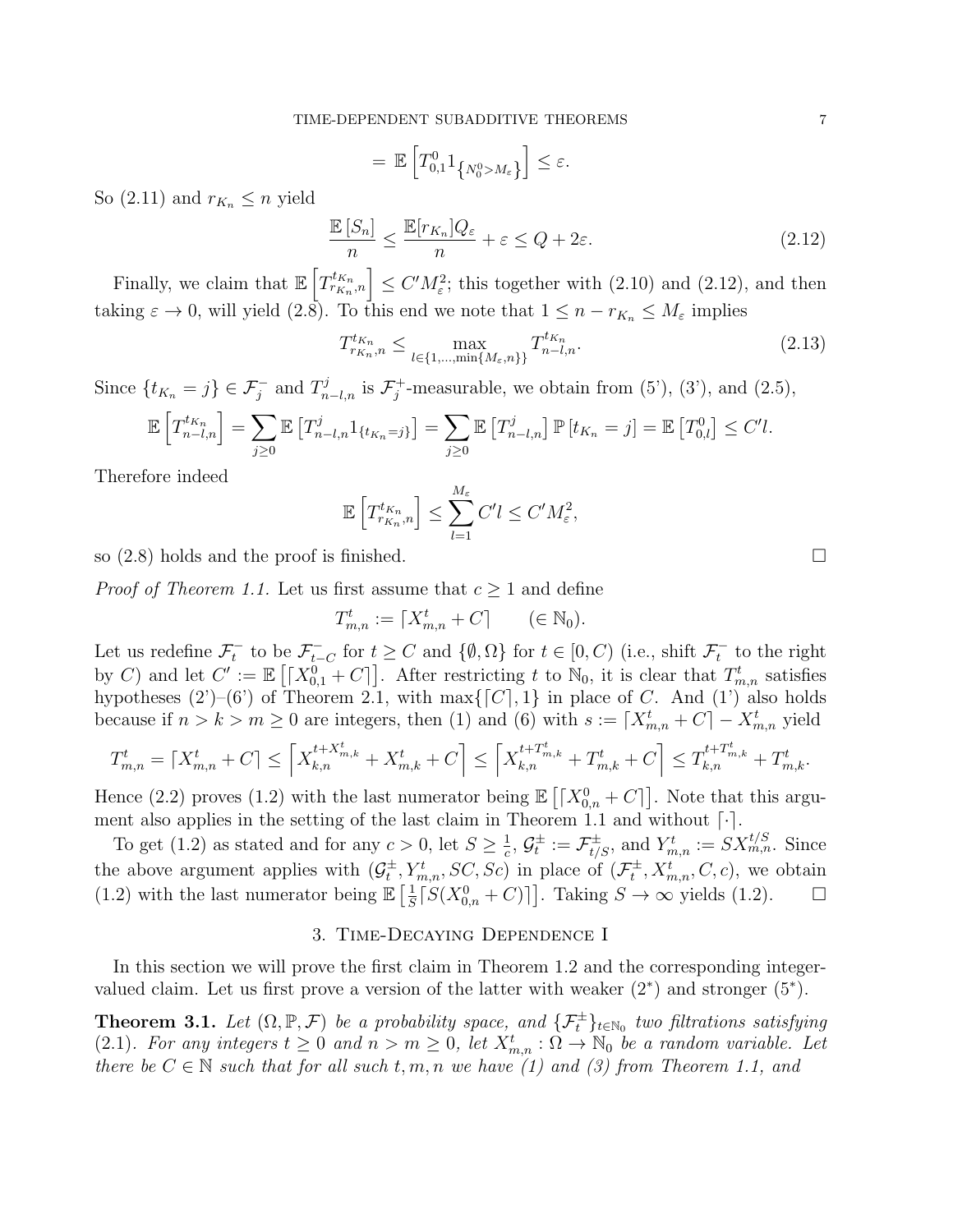$$
(2^{**}) \mathbb{E}\left[X_{0,1}^0\right] + \mathbb{E}\left[(X_{0,1}^0)^2\right] < \infty;
$$
\n
$$
(4^{**}) \ X_{m,n}^t \ \text{is} \ \mathcal{F}_t^+ \text{-measurable, and} \ \{X_{m,n}^t = j\} \in \mathcal{F}_{t+j}^- \text{for any } j \in \mathbb{N}_0;
$$
\n
$$
(5^{**}) \ \lim_{s \to \infty} \phi(s) = 0, \ \text{where}
$$
\n
$$
\phi(s) := \sup \left\{ \left| \frac{\mathbb{P}[F|E]}{\mathbb{P}[F]} - 1 \right| \ \middle| \ t \in \mathbb{N}_0 \ \& (E, F) \in \mathcal{F}_t^- \times \mathcal{F}_{t+s}^+ \ \& \mathbb{P}[E]\mathbb{P}[F] > 0 \right\}.
$$
\n
$$
(6^{**}) \ X_{m,n}^t \leq X_{m,n}^{t+C} + C.
$$

Then (1.3) holds.

*Proof.* From  $(5^{**})$  we know that for each  $\varepsilon > 0$ , there is  $C_{\varepsilon} \in \mathbb{N}$  which is a multiple of C from (6∗∗) and

$$
\phi(C_{\varepsilon}) \le \varepsilon. \tag{3.1}
$$

Let us then define (again suppressing  $\varepsilon$  in the notation for the sake of clarity)

$$
T_{m,n}^t := X_{m,n}^t + C_{\varepsilon}.
$$

As before, one can easily check that (1),  $(2^{**})$ , (3),  $(5^{**})$ , and  $(6^{**})$  still hold with  $X_{m,n}^t$ replaced by  $T_{m,n}^t$ , and  $(4^{**})$  can be replaced by

(4")  $T_{m,n}^t$  is  $\mathcal{F}_t^+$ -measurable, and  $\{T_{m,n}^t = j\} \in \mathcal{F}_{t+j-C_{\varepsilon}}^-$  for any  $j \in \mathbb{N}_0$ . Next, let

$$
\underline{X} := \liminf_{n \to \infty} \frac{\mathbb{E}\left[X_{0,n}^0\right]}{n}.\tag{3.2}
$$

As before, for any  $\varepsilon > 0$  and  $n \in \mathbb{N}$ , let  $t_0^n := 0$  and  $\xi_0^n := T_{0,n}^0$ , and then for  $i \in \mathbb{N}$  define recursively

$$
t_i^n := t_{i-1}^n + \xi_{i-1}^n
$$
,  $\xi_i^n := T_{in,(i+1)n}^{t_i^n}$ , and  $\mu_i^n := \mathbb{E}[\xi_i^n]$ .

By (1) we have  $T_{0,kn}^0 \leq \sum_{i=0}^{k-1} \xi_i^n$  for each  $k \in \mathbb{N}$ . Also, since  $(4)$  yields

$$
\{t_i^n = k\} \in \mathcal{F}_{k-C_{\varepsilon}}^- \qquad \text{and} \qquad \{T_{in,(i+1)n}^k = j\} \in \mathcal{F}_k^+, \tag{3.3}
$$

it follows from (3) and (3.1) that

$$
\mu_i^n = \sum_{k,j\geq 0} j \mathbb{P} \left[ T_{in,(i+1)n}^k = j \& t_i^n = k \right] \leq (1+\varepsilon) \sum_{k,j\geq 0} j \mathbb{P} \left[ T_{in,(i+1)n}^k = j \right] \mathbb{P} \left[ t_i^n = k \right]
$$
  
=  $(1+\varepsilon) \sum_{j\geq 0} j \mathbb{P} \left[ T_{0,n}^0 = j \right] = (1+\varepsilon) \mathbb{E} \left[ T_{0,n}^0 \right] = (1+\varepsilon) \mu_0^n.$  (3.4)

We can similarly obtain

$$
\mathbb{E}\left[\xi_i^n - C_{\varepsilon}\right] \le (1+\varepsilon)(\mu_0^n - C_{\varepsilon})\tag{3.5}
$$

and

$$
\mathbb{E}\left[\xi_i^n - C_{\varepsilon}\right] \ge (1 - \varepsilon)(\mu_0^n - C_{\varepsilon})\tag{3.6}
$$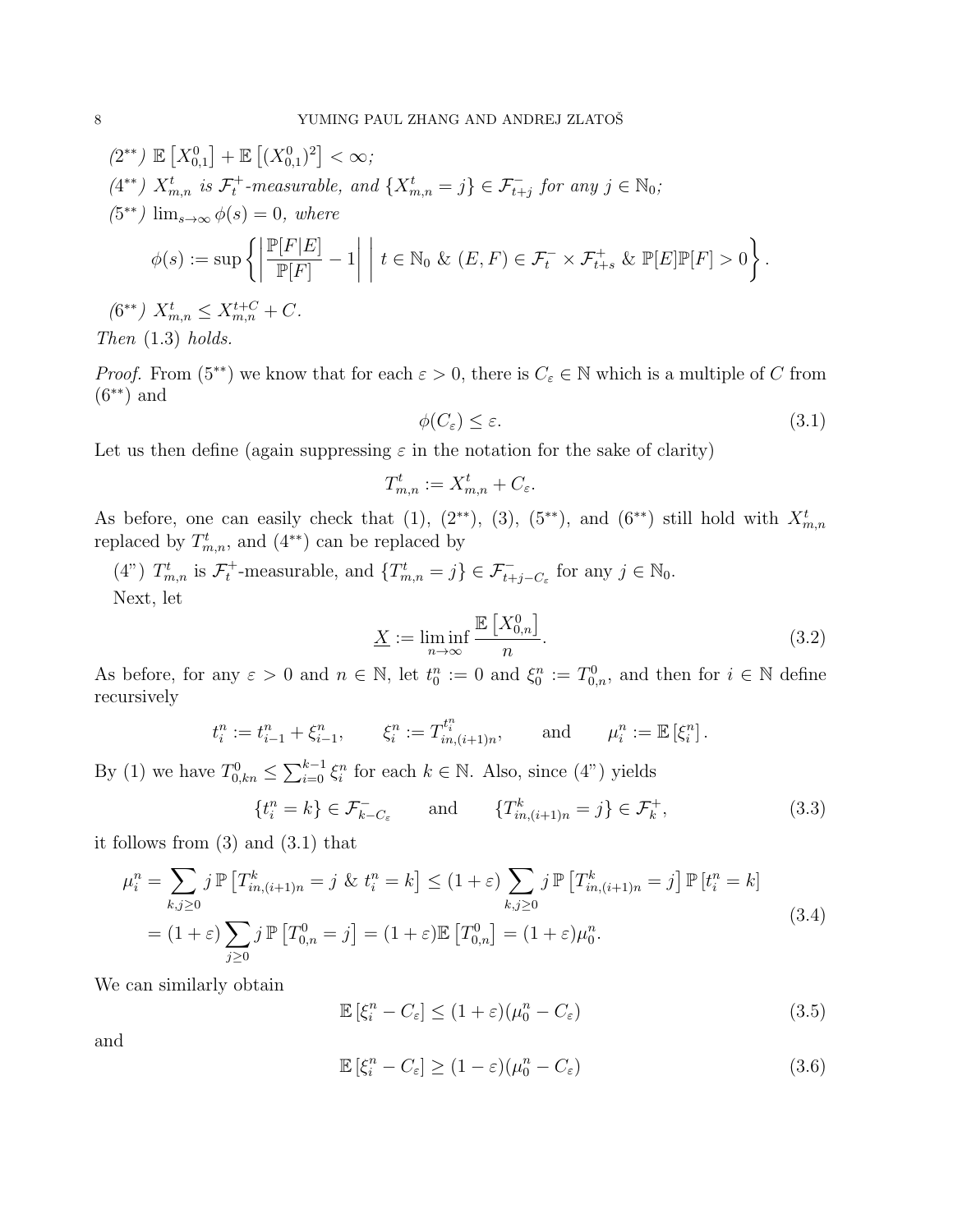because  $\xi_i^n \geq C_{\varepsilon}$ . Invoking (1) and (3.4) with  $n = 1$  yields for  $C'_{\varepsilon} := \mathbb{E}[X_{0,1}^0] + C_{\varepsilon}$ ,

$$
\mu_0^n \le \sum_{i=0}^{n-1} \mu_i^1 \le (1+\varepsilon)n\mu_0^1 \le (1+\varepsilon)C_{\varepsilon}'^n. \tag{3.7}
$$

This implies that  $\underline{X} \leq (1 + \varepsilon)C'_{\varepsilon}$ .

Let us now pick  $n_{\varepsilon} \in \mathbb{N}$  such that

$$
\frac{\mathbb{E}\left[T_{0,n_{\varepsilon}}^{0}\right]}{n_{\varepsilon}} \leq \underline{X} + \varepsilon,\tag{3.8}
$$

.

which exists by (3.2). Then (4") shows that for any integers  $n > m > 0$  and  $i, j \in \mathbb{N}_0$  we get

$$
\{T_{0,m}^0 = i\} \in \mathcal{F}_{i-C_{\varepsilon}}^- \qquad \text{and} \qquad \{T_{m,n}^i = j\} \in \mathcal{F}_i^+
$$

Therefore (3) and (3.1) yield

$$
\mathbb{E}\left[T_{m,n}^{T_{0,m}^{0}}\right] = \sum_{i,j\geq 0} j \, \mathbb{P}\left[T_{m,n}^{i} = j \, \& \, T_{0,m}^{0} = i\right] \leq (1+\varepsilon) \sum_{i,j\geq 0} j \, \mathbb{P}\left[T_{m,n}^{i} = j\right] \, \mathbb{P}\left[T_{0,m}^{0} = i\right]
$$
\n
$$
= (1+\varepsilon) \sum_{j\geq 0} j \, \mathbb{P}\left[T_{0,n-m}^{0} = j\right] = (1+\varepsilon) \mathbb{E}\left[T_{0,n-m}^{0}\right].
$$
\n(3.9)

For any  $n \in \mathbb{N}$  write  $n = kn_{\varepsilon} + l$ , where  $k \in \mathbb{N}_0$  and  $l \in \{0, ..., n_{\varepsilon} - 1\}$ . By applying (1) and the above computations recursively, we obtain

$$
\mathbb{E}\left[T_{0,n}^0\right] \leq \mathbb{E}\left[T_{0,(k-1)n_{\varepsilon}+l}^0\right] + \mathbb{E}\left[T_{(k-1)n_{\varepsilon}+l,n}^{T_{0,(k-1)n_{\varepsilon}+l}^0}\right] \leq \mathbb{E}\left[T_{0,(k-1)n_{\varepsilon}+l}^0\right] + (1+\varepsilon)\mathbb{E}\left[T_{0,n_{\varepsilon}}^0\right]
$$
  

$$
\leq \cdots \leq \mathbb{E}\left[T_{0,l}^0\right] + (1+\varepsilon)k \mathbb{E}\left[T_{0,n_{\varepsilon}}^0\right].
$$

Thus (3.8) yields

$$
\frac{\mathbb{E}\left[T_{0,n}^{0}\right]}{n} \leq \frac{\mathbb{E}\left[T_{0,l}^{0}\right]}{n} + \frac{(1+\varepsilon)kn_{\varepsilon}(\underline{X}+\varepsilon)}{n}
$$

which then implies

$$
\limsup_{n \to \infty} \frac{\mathbb{E}\left[X_{0,n}^0\right]}{n} = \limsup_{n \to \infty} \frac{\mathbb{E}\left[T_{0,n}^0\right]}{n} \le (1+\varepsilon)(\underline{X} + \varepsilon).
$$

Since  $\varepsilon > 0$  was arbitrary, this and  $(3.2)$  show that

$$
\lim_{n \to \infty} \frac{\mathbb{E}\left[X_{0,n}^0\right]}{n} = \underline{X}.\tag{3.10}
$$

Next we claim that there is  $C_* > 0$  such that for any  $\varepsilon \in (0,1], n \in \mathbb{N}$ , and  $i \neq j$  we have

$$
\text{Var}\left[\xi_i^n\right] \le C_* n^2 \qquad \text{and} \qquad \text{Cov}\left[\xi_i^n, \xi_j^n\right] \le C_* \varepsilon n^2. \tag{3.11}
$$

We postpone the proof of (3.11) to the end of the proof of (i). Since  $t_k^n = \sum_{i=0}^{k-1} \xi_i^n$ , we now have

$$
\text{Var}\left[t_k^n\right] = \sum_{i=0}^{k-1} \text{Var}\left[\xi_i^n\right] + 2 \sum_{i=0}^{k-1} \sum_{j=i+1}^{k-1} \text{Cov}\left[\xi_i^n, \xi_j^n\right] \le (1 + \varepsilon k) C_* n^2 k.
$$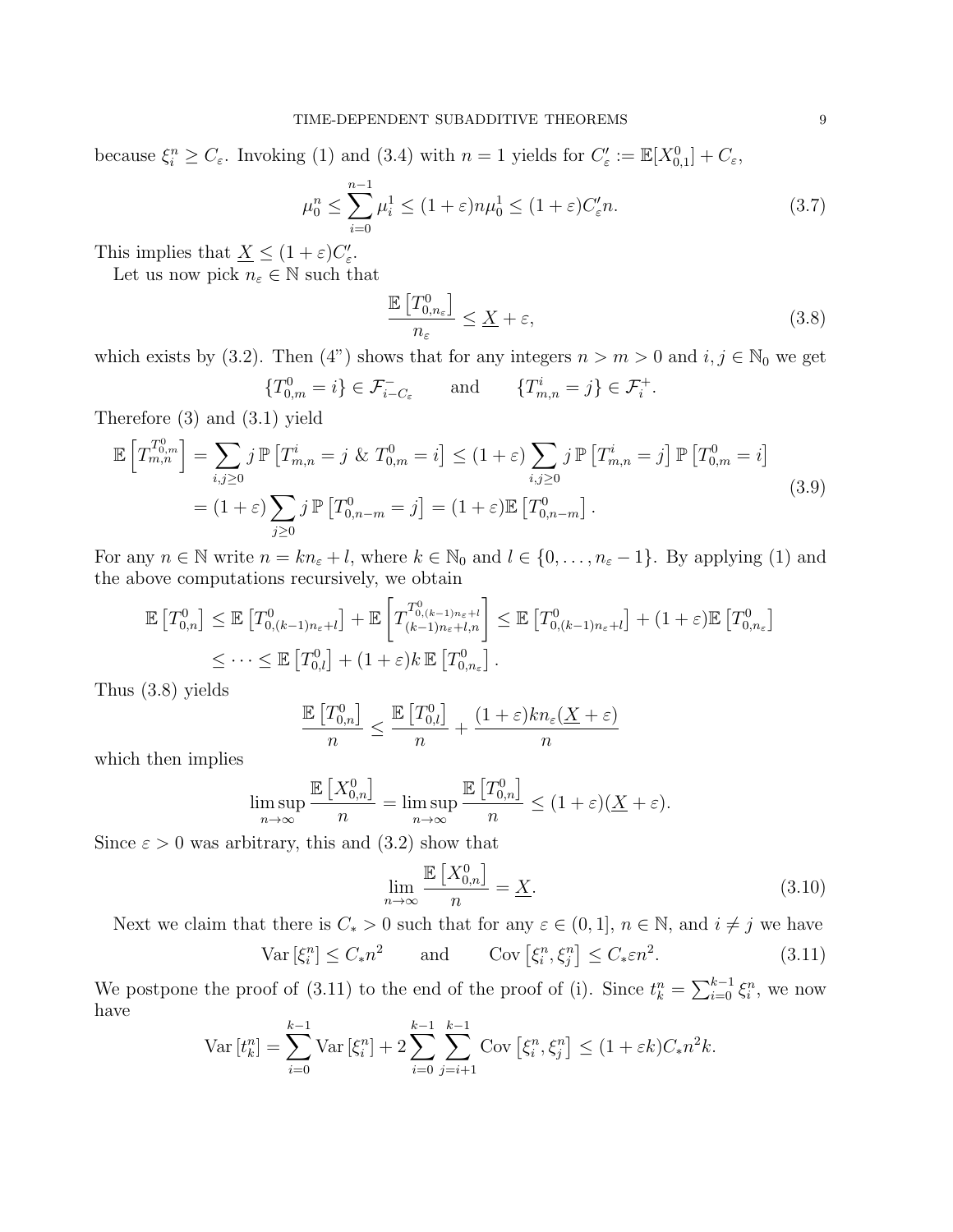Chebyshev's inequality then yields

$$
\mathbb{P}\left[\left|\frac{t_k^n - \mathbb{E}[t_k^n]}{k}\right| > C_{\varepsilon}\right] \le \frac{\text{Var}\left[t_k^n\right]}{C_{\varepsilon}^2 k^2} \le \frac{1 + \varepsilon k}{C_{\varepsilon}^2 k} C_* n^2.
$$

Since  $\mathbb{E}[t_k^n] = \sum_{i=0}^{k-1} \mu_i^n$ , this and (3.4) imply

$$
\mathbb{P}\left[\frac{t_k^n}{k} > (1+\varepsilon)\mu_0^n + C_{\varepsilon}\right] \le \frac{1+\varepsilon k}{C_{\varepsilon}^2 k} C_* n^2.
$$

For any  $N \in \mathbb{N}$  write  $N = kn + l$ , where  $k \in \mathbb{N}_0$  and  $l \in \{0, \dots, n-1\}$ . Then (1) yields

$$
X_{0,N}^0 \le T_{0,N}^0 \le T_{0,kn}^0 + T_{kn,kn+l}^{T_{0,kn}^0} \le t_k^n + T_{kn,kn+l}^{T_{0,kn}^0}
$$

Denoting  $\tau_N^n := T_{kn,kn+l}^{T_{0,kn}^0}$ , we get  $\mathbb{E}[\tau_N^n] \leq (1+\varepsilon)^2 C_{\varepsilon}^{\prime} n$  by (3.9) and (3.7), as well as

$$
\mathbb{P}\left[\frac{X_{0,N}^0}{N} > (1+\varepsilon)\frac{\mu_0^n}{n} + \frac{C_\varepsilon}{n} + \frac{\tau_N^n}{kn}\right] \le \frac{1+\varepsilon k}{C_\varepsilon^2 k} C_* n^2. \tag{3.12}
$$

Now, for each  $\varepsilon > 0$  pick  $n_{\varepsilon} \in \mathbb{N}$  such that

$$
\lim_{\varepsilon \to 0} \frac{C_{\varepsilon}}{n_{\varepsilon}} = 0 = \lim_{\varepsilon \to 0} \frac{\varepsilon n_{\varepsilon}^2}{C_{\varepsilon}^2}.
$$
\n(3.13)

.

If we then take  $n = n_{\varepsilon}$  in (3.12) and then  $N \to \infty$  (so that  $k \to \infty$ ), for each  $\delta > 0$  we obtain

$$
\limsup_{N \to \infty} \mathbb{P}\left[\frac{X_{0,N}^0}{N} > (1+\varepsilon)\frac{\mu_0^{n_{\varepsilon}}}{n_{\varepsilon}} + \frac{C_{\varepsilon}}{n_{\varepsilon}} + \delta\right] \le \frac{C_* \varepsilon n_{\varepsilon}^2}{C_{\varepsilon}^2}.
$$

Since  $\mu_0^{n_{\varepsilon}} = \mathbb{E}[X_{0,n_{\varepsilon}}^0] + C_{\varepsilon}$  and  $\lim_{\varepsilon \to 0} n_{\varepsilon} = \infty$  by (3.13), taking  $\varepsilon \to 0$  in this estimate and using (3.10) and (3.13) shows that  $\lim_{N\to\infty} \mathbb{P}\left[\frac{X_{0,N}^0}{N} > \underline{X} + 2\delta\right] = 0$  for all  $\delta > 0$ . That is,

$$
\limsup_{N \to \infty} \frac{X_{0,N}^0}{N} \le \underline{X} \qquad \text{in probability.} \tag{3.14}
$$

Let us now assume that there is  $\delta > 0$  and a sequence  $n_k \to \infty$  such that

$$
\mathbb{P}\left[\frac{X_{0,n_k}^0}{n_k} - \underline{X} < -2\delta\right] \ge 4\delta. \tag{3.15}
$$

Since for all large enough k we have  $\frac{\mathbb{E}[X_{0,n_k}^0]}{n}$  $\frac{X_{0,n_k}!}{n_k} \geq \underline{X} - \delta$  by (3.10), we obtain

$$
\mathbb{P}\left[\frac{X_{0,n}^0}{n} - \underline{X} < -2\delta\right] \le \mathbb{P}\left[\frac{X_{0,n_k}^0 - \mathbb{E}\left[X_{0,n_k}^0\right]}{n_k} < -\delta\right] \le \frac{1}{\delta} \mathbb{E}\left[\left(\frac{X_{0,n_k}^0 - \mathbb{E}\left[X_{0,n_k}^0\right]}{n_k}\right)_+\right] \\
\le \frac{1}{\delta} \left(\delta^2 + \mathbb{P}\left[\frac{X_{0,n_k}^0 - \mathbb{E}\left[X_{0,n_k}^0\right]}{n_k} > \delta^2\right] + \sum_{i \ge 1} \mathbb{P}\left[\frac{X_{0,n_k}^0 - \mathbb{E}\left[X_{0,n_k}^0\right]}{n_k} > i\right]\right).
$$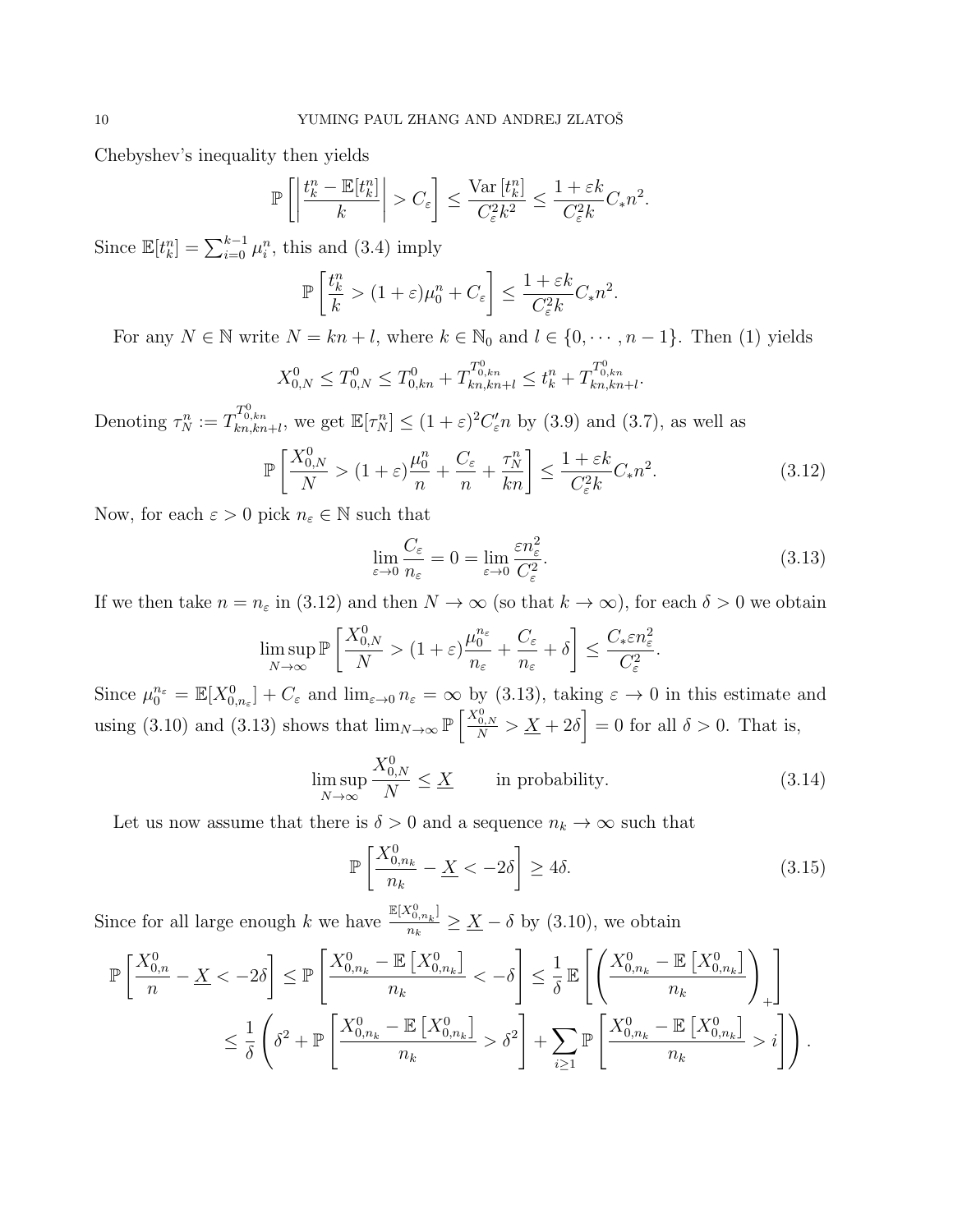Since  $\text{Var}[X_{0,n_k}^0] \leq C_* n_k^2$  by (3.11) with  $i = 0$ , for  $M := \lceil \frac{C_*}{\delta^2} \rceil$  $\frac{C_*}{\delta^2}$  + 1 we obtain  $\sum$ i≥M P  $X_{0,n_k}^0$  –  $\mathbb{E}\left[X_{0,n_k}^0\right]$  $n_k$  $\left\vert >i\right\vert \leq\sum\limits$ i≥M 1  $\frac{1}{n_k^2 i^2} \text{Var}\left[X_{0,n_k}^0\right] \le \delta^2.$ 

But  $(3.10)$  and  $(3.14)$  also show that for all large enough k we have

$$
\mathbb{P}\left[\frac{X_{0,n_k}^0-\mathbb{E}\left[X_{0,n_k}^0\right]}{n_k}>\delta^2\right]+\sum_{i=1}^{M-1}\mathbb{P}\left[\frac{X_{0,n_k}^0-\mathbb{E}\left[X_{0,n_k}^0\right]}{n_k}>i\right]\leq \delta^2.
$$

Hence for all large enough  $k$  we obtain

$$
\mathbb{P}\left[\frac{X_{0,n_k}^0}{n_k} - \underline{X} < -2\delta\right] \le 3\delta,
$$

which contradicts (3.15). It follows that  $\lim_{n\to\infty} \mathbb{P}\left[\frac{X_{0,n}^0}{n}-\underline{X}<-\delta\right]=0$  for each  $\delta>0$ , so this and  $(3.14)$  yield  $(1.3)$ .

It therefore remains to prove (3.11). Similarly as in (3.4), for any  $(i, n) \in \mathbb{N}_0 \times \mathbb{N}$  and with  $\tilde{\xi}_i^n := \xi_i^n - C_{\varepsilon}$ , we get

$$
\mathbb{E}\left[\left(\tilde{\xi}_i^n\right)^2\right] \le (1+\varepsilon)\mathbb{E}\left[\left(T_{0,n}^0 - C_{\varepsilon}\right)^2\right] = (1+\varepsilon)\mathbb{E}\left[\left(X_{0,n}^0\right)^2\right],
$$

as well as

$$
\mathbb{E}\left[\left(\xi_i^1\right)^2\right] \leq (1+\varepsilon)\mathbb{E}\left[\left(T_{0,1}^0\right)^2\right].\tag{3.16}
$$

Since  $\text{Var}[\xi_i^n] = \text{Var}[\tilde{\xi}_i^n]$ , to prove the first claim in (3.11), it suffices to show  $\mathbb{E}[(X_{0,n}^0)^2] \leq \frac{C_*}{2}$  $\frac{C_*}{2}n^2$ for some  $C_* > 0$  and all  $n \in \mathbb{N}$ . We can use  $T_{0,n}^0 \leq \sum_{i=0}^{n-1} \xi_i^1$  (due to (1)) and (3.16) to obtain

$$
\mathbb{E}\left[\left(X_{0,n}^0\right)^2\right] \leq \mathbb{E}\left[\left(T_{0,n}^0\right)^2\right] \leq n \mathbb{E}\left[\sum_{i=0}^{n-1}(\xi_i^1)^2\right] \leq (1+\varepsilon)n^2 \mathbb{E}\left[\left(T_{0,1}^0\right)^2\right],
$$

which yields this estimate with  $C_* := 4\mathbb{E}\left[\left(X_{0,1}^0 + C_1\right)^2\right]$ .

To prove the second claim in (3.11), we apply  $(4^*)$  to get that for any  $i, i', j, j', k, l \in \mathbb{N}_0$ satisfying  $l > k$  that

$$
\{t_k^n = i'\} \in \mathcal{F}_{i'-C_{\varepsilon}}^{-}, \qquad \{T_{kn,(k+1)n}^{i'} = i\} \in \mathcal{F}_{i'+i-C_{\varepsilon}}^{-} \cap \mathcal{F}_{i'}^{+}, \{t_l^n = j'\} \in \mathcal{F}_{j'-C_{\varepsilon}}^{-}, \qquad \{T_{ln,(l+1)n}^{j'} = j\} \in \mathcal{F}_{j'}^{+}.
$$
\n(3.17)

.

Note that  $l > k$  implies  $j' \geq i + i'$  whenever  $\mathbb{P}[T_{kn,(k+1)n}^{i'} = i \& t_k^n = i' \& t_l^n = j'] > 0$  because

$$
t_l^n = t_k^n + \xi_k^n + \dots + \xi_{l-1}^n \ge t_k^n + \xi_k^n = t_k^n + T_{kn,(k+1)n}^{t_k^n}
$$

Recalling that  $\tilde{\xi}_k^n = T_{kn,(k+1)n}^{t_k^n} - C_{\varepsilon} \ge 0$ , it follows from the above, (3), (3.1), and (3.5) that

$$
\mathbb{E}\left[\tilde{\xi}_k^n\tilde{\xi}_l^n\right] = \sum_{i,j,i',j'\geq 0} (i - C_{\varepsilon})(j - C_{\varepsilon}) \mathbb{P}\left[T_{ln,(l+1)n}^{j'} = j \& t_l^n = j' \& T_{kn,(k+1)n}^{i'} = i \& t_k^n = i'\right]
$$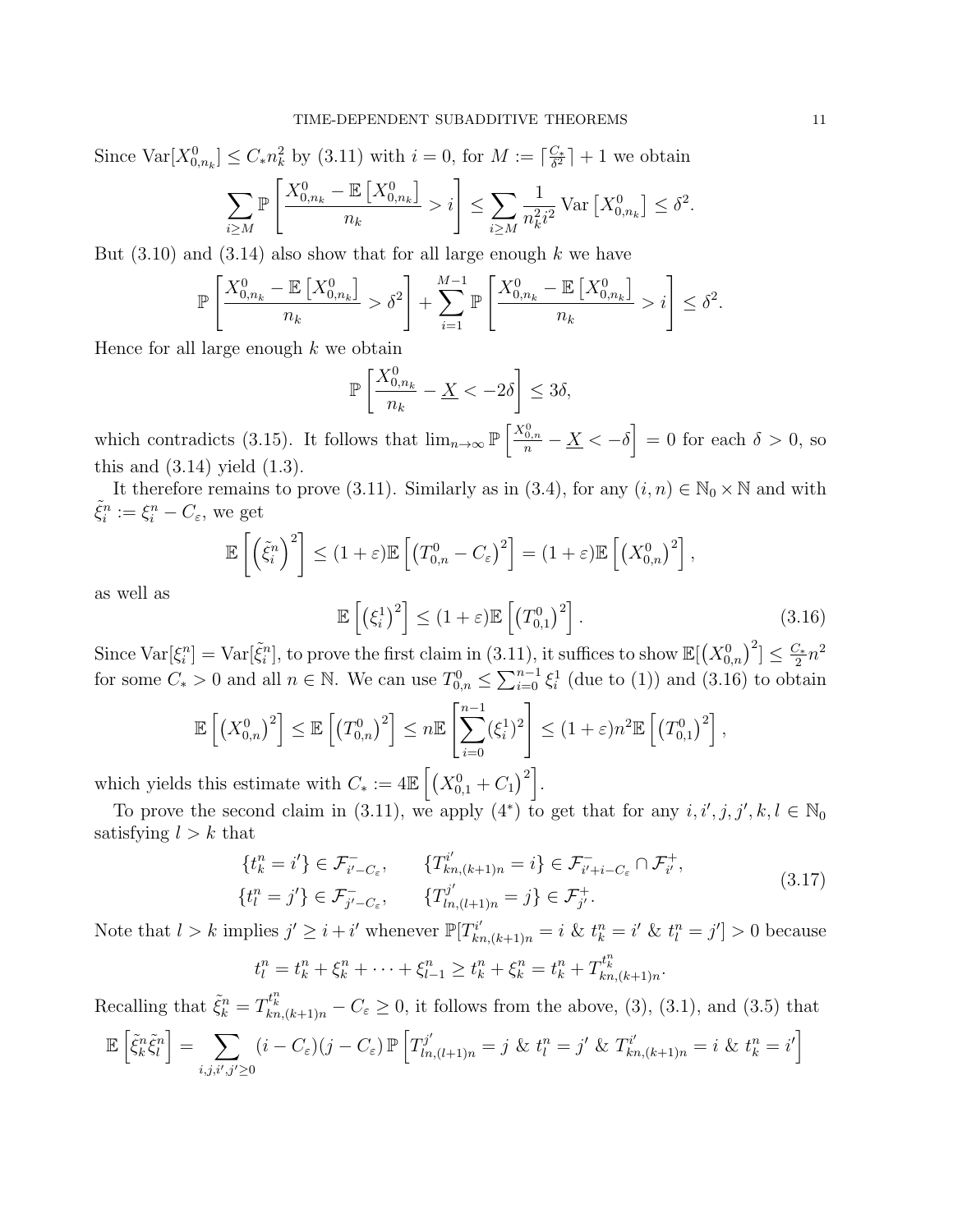$$
\leq (1+\varepsilon) \sum_{i,j,i',j'\geq 0} (i-C_{\varepsilon})(j-C_{\varepsilon}) \mathbb{P}\left[T_{ln,(l+1)n}^{j'}=j\right] \mathbb{P}\left[t_{l}^{n}=j'\ \&\ T_{kn,(k+1)n}^{i'}=i\ \&\ t_{k}^{n}=i'\right]
$$

$$
= (1+\varepsilon) \sum_{i,j,i'\geq 0} (i-C_{\varepsilon})(j-C_{\varepsilon}) \mathbb{P}\left[T_{0,n}^{0}=j\right] \mathbb{P}\left[T_{kn,(k+1)n}^{i'}=i\ \&\ t_{k}^{n}=i'\right]
$$

$$
\leq (1+\varepsilon) \mathbb{E}\left[\tilde{\xi}_{0}^{n}\right] \mathbb{E}\left[\tilde{\xi}_{k}^{n}\right] \leq (1+\varepsilon)^{2} \mathbb{E}\left[\tilde{\xi}_{0}^{n}\right]^{2},
$$

where we used that the summands are zero whenever  $j' < i' + i$ . Also note that (3.6) yields

$$
\mathbb{E}\left[\tilde{\xi}_k^n\right]\mathbb{E}\left[\tilde{\xi}_l^n\right] \ge (1-\varepsilon)^2 \mathbb{E}\left[\tilde{\xi}_0^n\right]^2,
$$

hence

$$
\text{Cov}\left[\xi_k^n, \xi_l^n\right] = \text{Cov}\left[\tilde{\xi}_k^n, \tilde{\xi}_l^n\right] \le 4\varepsilon \mathbb{E}\left[\tilde{\xi}_0^n\right]^2 = 4\varepsilon \mathbb{E}\left[X_{0,n}^0\right]^2. \tag{3.18}
$$

Now the second claim in (3.11) follows by (3.10), and the proof of (i) is finished.  $\square$ 

Next we adjust this proof to obtain the integer-valued version of the first claim in Theorem 1.2. We will use in it the following lemma.

**Lemma 3.2.** For  $E, F \in \mathcal{F}$ , let  $\Psi(E, F) := \max\{s \in \mathbb{Z} \mid (E, F) \in \mathcal{F}_t^-\times \mathcal{F}_{t+s}^+$  for some  $t \in \mathbb{N}_0\}$ (if there is no such s, then  $\Phi(E, F) := -\infty$ ). Assume that  $A_j^k, B_k \in \mathcal{F}$   $(k, j \in \mathbb{N}_0)$  are such that  $B_0, B_1, \ldots$  are pairwise disjoint, and so are  $A_0^k, A_1^k, \ldots$  for each  $k \in \mathbb{N}_0$ . If  $s := \min \{ \Psi(B_k, A_j^k) | j, k \in \mathbb{N}_0 \} \geq 0 \text{ and } S := \sup \{ f(j,k) | \mathbb{P}[A_j^k \cap B_k] > 0 \} \text{ for some } j \in \mathbb{N}_0 \}$  $f: \mathbb{N}_0^2 \to [0, \infty)$ , then with  $\phi$  from Remark 2 after Theorem 1.2 we have

$$
\sum_{j,k\geq 0} f(j,k) \left| \mathbb{P}[A_j^k \cap B_k] - \mathbb{P}[A_j^k] \mathbb{P}[B_k] \right| \leq 2S\phi(s).
$$

Proof. Let

$$
U^{\pm} := \left\{ (j,k) \in \mathbb{N}_0^2 \, \middle| \, \pm \left( \mathbb{P}[A_j^k \cap B_k] - \mathbb{P}[A_j^k] \mathbb{P}[B_k] \right) > 0 \right\},\
$$
  

$$
\subset \mathbb{N} \cup (j,k) \subset U^{\pm 1} \text{ for each } k \in \mathbb{N} \quad \text{Then}
$$

and let  $U_k^{\pm}$  $k_{k}^{\pm} := \{j \in \mathbb{N}_{0} \, | \, (j, k) \in U^{+}\}\$ for each  $k \in \mathbb{N}_{0}$ . Then

$$
\sum_{(j,k)\in U^+} f(j,k) \left| \mathbb{P}[A_j^k \cap B_k] - \mathbb{P}[A_j^k] \mathbb{P}[B_k] \right| \leq S \sum_{k\geq 0} \left( \mathbb{P} \left[ \bigcup_{j\in U_k^+} A_j^k \cap B_k \right] - \mathbb{P} \left[ \bigcup_{j\in U_k^+} A_j^k \right] \mathbb{P}[B_k] \right),
$$

which  $\leq S\phi(s)$  because if  $t_k \in \mathbb{N}_0$  is minimal such that  $B_k \in \mathcal{F}_{t_k}^-$ , then  $\bigcup_{j\in U_k^+} A_j^k \in \mathcal{F}_{t_k+s}^+$ . The same estimate holds for the sum over  $U^-$ , finishing the proof.

**Theorem 3.3.** Assume the hypotheses of Theorem 3.1, but with  $(2^{**})$  and  $(5^{**})$  replaced by (2<sup>\*</sup>) and  $\lim_{s\to\infty}\phi(s)=0$  for  $\phi$  from Remark 2 after Theorem 1.2 (with  $s, t_0, t_1, \cdots \in \mathbb{N}_0$ ). Then (1.3) holds.

Proof. This proof follows along the same lines as the one of Theorem 3.1, with some minor adjustments. From (1), (2<sup>\*</sup>), and (3) we see that for any integers  $t \ge 0$  and  $n > m \ge 0$  we have

$$
X_{m,n}^t \le C(n-m). \tag{3.19}
$$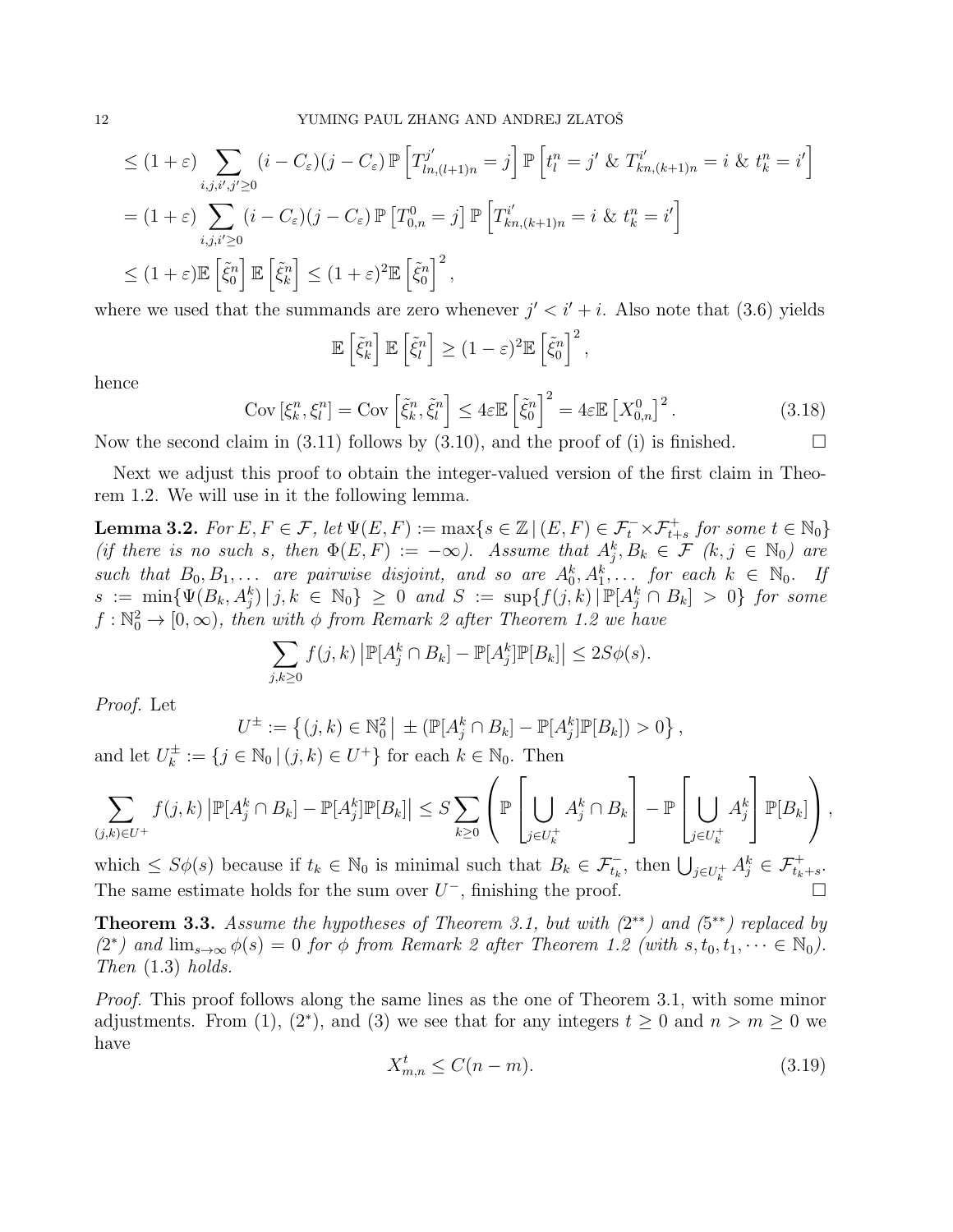With the  $\phi$  considered here, let  $C_{\varepsilon} \in \mathbb{N}$  be such that

$$
\phi(C_{\varepsilon}) \le \frac{\varepsilon}{2},\tag{3.20}
$$

and let  $T_{m,n}^t, \underline{X}, t_i^n, \xi_i^n, \mu_i^n$  be defined as before. Then (3.19), Lemma 3.2, and (3) yield

$$
\mu_i^n = \sum_{k,j\geq 0} j \mathbb{P} \left[ T_{in,(i+1)n}^k = j \& t_i^n = k \right]
$$
  
\n
$$
\leq \sum_{k,j\geq 0} j \mathbb{P} \left[ T_{in,(i+1)n}^k = j \right] \mathbb{P} \left[ t_i^n = k \right] + (Cn + C_{\varepsilon}) \varepsilon
$$
  
\n
$$
= \sum_{k,j\geq 0} j \mathbb{P} \left[ T_{0,n}^0 = j \right] \mathbb{P} \left[ t_i^n = k \right] + (Cn + C_{\varepsilon}) \varepsilon
$$
  
\n
$$
= \mu_0^n + (Cn + C_{\varepsilon}) \varepsilon
$$
\n(3.21)

instead of (3.4). Similarly, we obtain

$$
\mathbb{E}\left[\xi_i^n - C_{\varepsilon}\right] \le \mu_0^n - C_{\varepsilon} + Cn\varepsilon. \tag{3.22}
$$

and

$$
\mathbb{E}\left[\xi_i^n - C_{\varepsilon}\right] \ge \mu_0^n - C_{\varepsilon} - Cn\varepsilon. \tag{3.23}
$$

Using  $(1)$  and  $(3.21)$  in place of  $(3.4)$ , we now get

$$
\mu_0^n \le C_\varepsilon' n \tag{3.24}
$$

in place of (3.7), with  $C'_{\varepsilon} := \mathbb{E}\left[X_{0,1}^0\right] + C_{\varepsilon} + C\varepsilon$ .

Next, similarly to  $(3.21)$  and using Lemma 3.2 and  $(3.19)$ , we can replace  $(3.9)$  by

$$
\mathbb{E}\left[T_{m,n}^{T_{0,m}^0}\right] = \sum_{i,j\geq 0} j \mathbb{P}\left[T_{m,n}^i = j \& T_{0,m}^0 = i\right]
$$
  
\n
$$
\leq \sum_{i,j\geq 0} j \mathbb{P}\left[T_{m,n}^i = j\right] \mathbb{P}\left[T_{0,m}^0 = i\right] + (C(n-m) + C_{\varepsilon})\varepsilon
$$
  
\n
$$
= \mathbb{E}\left[T_{0,n-m}^0\right] + (C(n-m) + C_{\varepsilon})\varepsilon.
$$
\n(3.25)

With this, we again obtain  $(3.10)$ .

The proof of (3.11) is also adjusted similarly to (3.21). We now obtain

$$
\mathbb{E}\left[\left(\tilde{\xi}_i^n\right)^2\right] \leq \mathbb{E}\left[\left(T_{0,n}^0 - C_{\varepsilon}\right)^2\right] + (Cn)^2 \varepsilon = \mathbb{E}\left[\left(X_{0,n}^0\right)^2\right] + (Cn)^2 \varepsilon
$$

and

$$
\mathbb{E}\left[ (\xi_i^1)^2 \right] \leq \mathbb{E}\left[ (T_{0,1}^0)^2 \right] + (C + C_{\varepsilon})^2 \varepsilon,
$$

which yields the first claim in (3.11) as before (with a different  $C_*$ ). In the proof of the second claim, we use (3.22) in place of (3.5), as well as  $\tilde{\xi}_k^n \leq Cn$  (due to (3.19)). We also use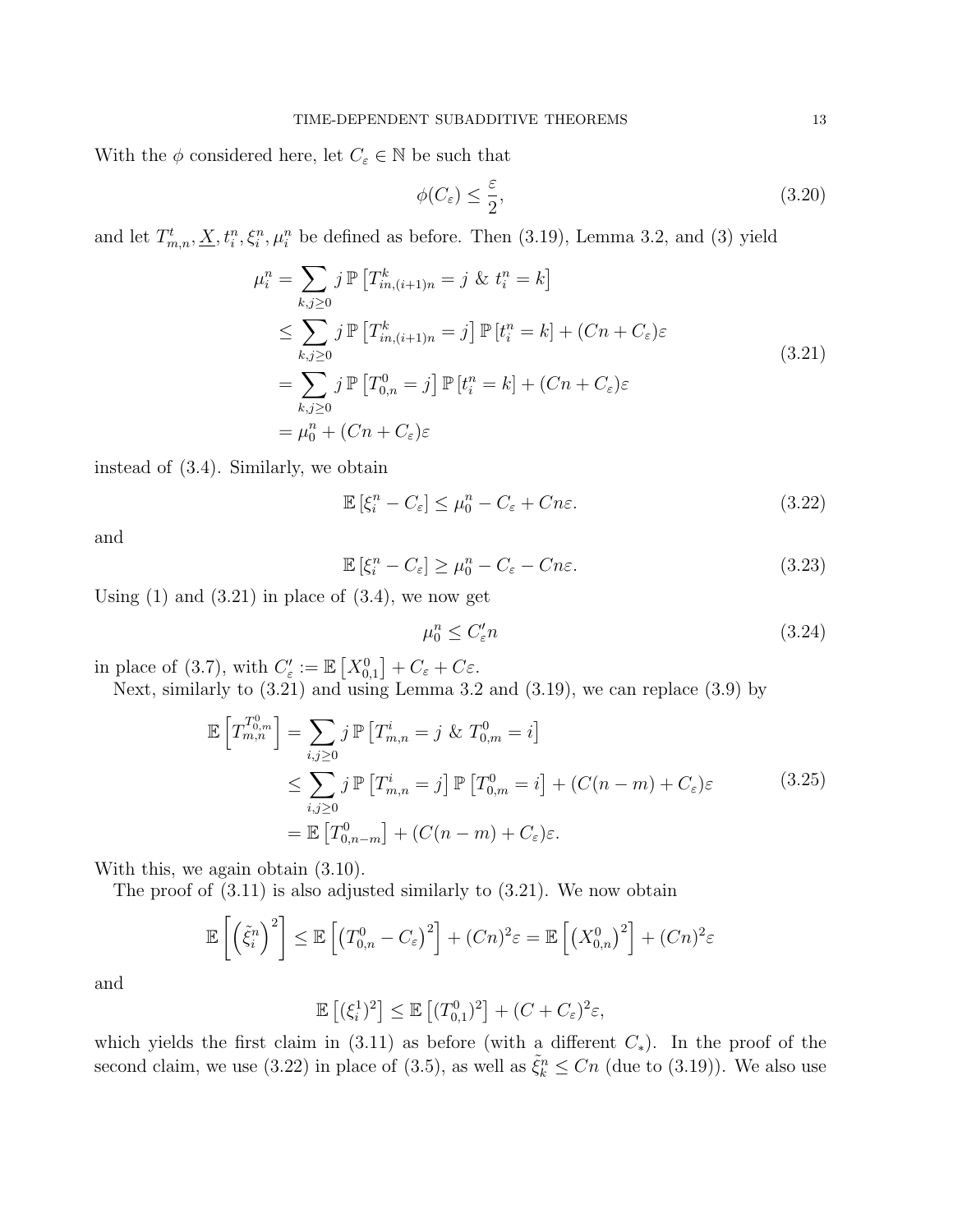the same adjustment as in (3.21), but now replacing the sum over k by the sum over  $(i, i', j')$ (with  $A_i^{(i,i',j')}$  $j_j^{(i,i',j')} := \{T_{ln,(l+1)n}^{j'} = j\}$  when we use Lemma 3.2). This and (3.19) show that

$$
\mathbb{E}\left[\tilde{\xi}_k^n\tilde{\xi}_l^n\right] = \sum_{i,j,i',j'\geq 0} (i - C_{\varepsilon})(j - C_{\varepsilon}) \mathbb{P}\left[T_{ln,(l+1)n}^{j'} = j \& t_l^n = j' \& T_{kn,(k+1)n}^{i'} = i \& t_k^n = i'\right]
$$
  
\n
$$
\leq \sum_{i,j,i',j'\geq 0} (i - C_{\varepsilon})(j - C_{\varepsilon}) \mathbb{P}\left[T_{ln,(l+1)n}^{j'} = j\right] \mathbb{P}\left[t_l^n = j' \& T_{kn,(k+1)n}^{i'} = i \& t_k^n = i'\right] + (Cn)^2 \varepsilon
$$
  
\n
$$
= \sum_{i,j,i'\geq 0} (i - C_{\varepsilon})(j - C_{\varepsilon}) \mathbb{P}\left[T_{0,n}^0 = j\right] \mathbb{P}\left[T_{kn,(k+1)n}^{i'} = i \& t_k^n = i'\right] + (Cn)^2 \varepsilon
$$
  
\n
$$
= \mathbb{E}\left[\tilde{\xi}_0^n\right] \mathbb{E}\left[\tilde{\xi}_k^n\right] + (Cn)^2 \varepsilon \leq \mathbb{E}\left[\tilde{\xi}_0^n\right]^2 + Cn\varepsilon \mathbb{E}\left[\tilde{\xi}_0^n\right] + (Cn)^2 \varepsilon.
$$

This, (3.23) applied with  $i = k, l$ , and  $\tilde{\xi}_0^n \leq Cn$  then yield the second claim in (3.11) with  $C_* := 4C^2.$ 

Now, the proof of (3.12), but with (3.4), (3.7), and (3.9) replaced by (3.21), (3.24), and  $(3.25)$ , shows that

$$
\mathbb{P}\left[\frac{X_{0,N}^0}{N} > \frac{\mu_0^n}{n} + C\varepsilon + \frac{(1+\varepsilon)C_\varepsilon}{n} + \frac{\tau_N^n}{kn}\right] \leq \frac{1+\varepsilon k}{C_\varepsilon^2 k} C_* n^2,
$$

where  $\tau_N^n := T^{T_{0,kn}}_{kn,kn+l}$  satisfies  $\mathbb{E}[\tau_N^n] \leq (C'_{\varepsilon} + (C + C_{\varepsilon})\varepsilon)n$ . This then implies (3.14) as before, and the rest of the proof is identical to the proof of Theorem 3.1.  $\Box$ 

We can now prove the first claim in Theorem 1.2 similarly to the proof of Theorem 1.1.

*Proof of the first claim in Theorem 1.2.* Let us first assume that  $c \geq 1$ . Let

$$
T_{m,n}^t:=\lceil X_{m,n}^t+C\rceil\quad(\in\mathbb{N}_0)
$$

and restrict t to  $\mathbb{N}_0$ . Similarly to the proof of Theorem 1.1, we find that  $T_{m,n}^t$  satisfies hypotheses (1), (3), (4<sup>\*\*</sup>), (6<sup>\*\*</sup>) of Theorem 3.3 (with  $X_{m,n}^t$  replaced by  $T_{m,n}^t$ ), but with  $\max\{[C], 1\}$  in place of C in  $(6^{**})$ . Hence iteration of  $(6^{**})$  shows that it also holds for  $T^t_{m,n}$ and  $C' := 2 \max\{[C], 1\}$  in place of C. From  $(2^*)$  for  $X_{m,n}^t$  we see that  $T_{m,n}^t$  also satisfies  $(2^*)$  with  $C'$  in place of  $C$ .

Let now  $\phi$  be as in Remark 2 after Theorem 1.2. Note that if we define  $\phi(s)$  as in that remark but only with  $s, t_0, t_1, \dots \in \mathbb{N}_0$ , then  $\tilde{\phi} \leq \phi$ . Therefore our hypothesis  $\lim_{s\to\infty} \phi(s) = 0$ implies the last hypothesis in Theorem 3.3 as well. That theorem for  $T_{m,n}^t$  now yields (1.3).

For  $c \in (0,1)$ , we let  $\mathcal{G}_t^{\pm}$  and  $Y_{m,n}^t$  be as in the proof of Theorem 1.1. The above argument with  $(\mathcal{G}_t^{\pm}, Y^t_{m,n}, SC, Sc)$  in place of  $(\mathcal{F}_t^{\pm}, X^t_{m,n}, C, c)$  then again concludes (1.3).

Finally, in the setting of the last claim in Theorem 1.2 we can just apply Theorem 3.3 directly to  $X_{m,n}^t$  (with  $\tilde{\phi}$  above).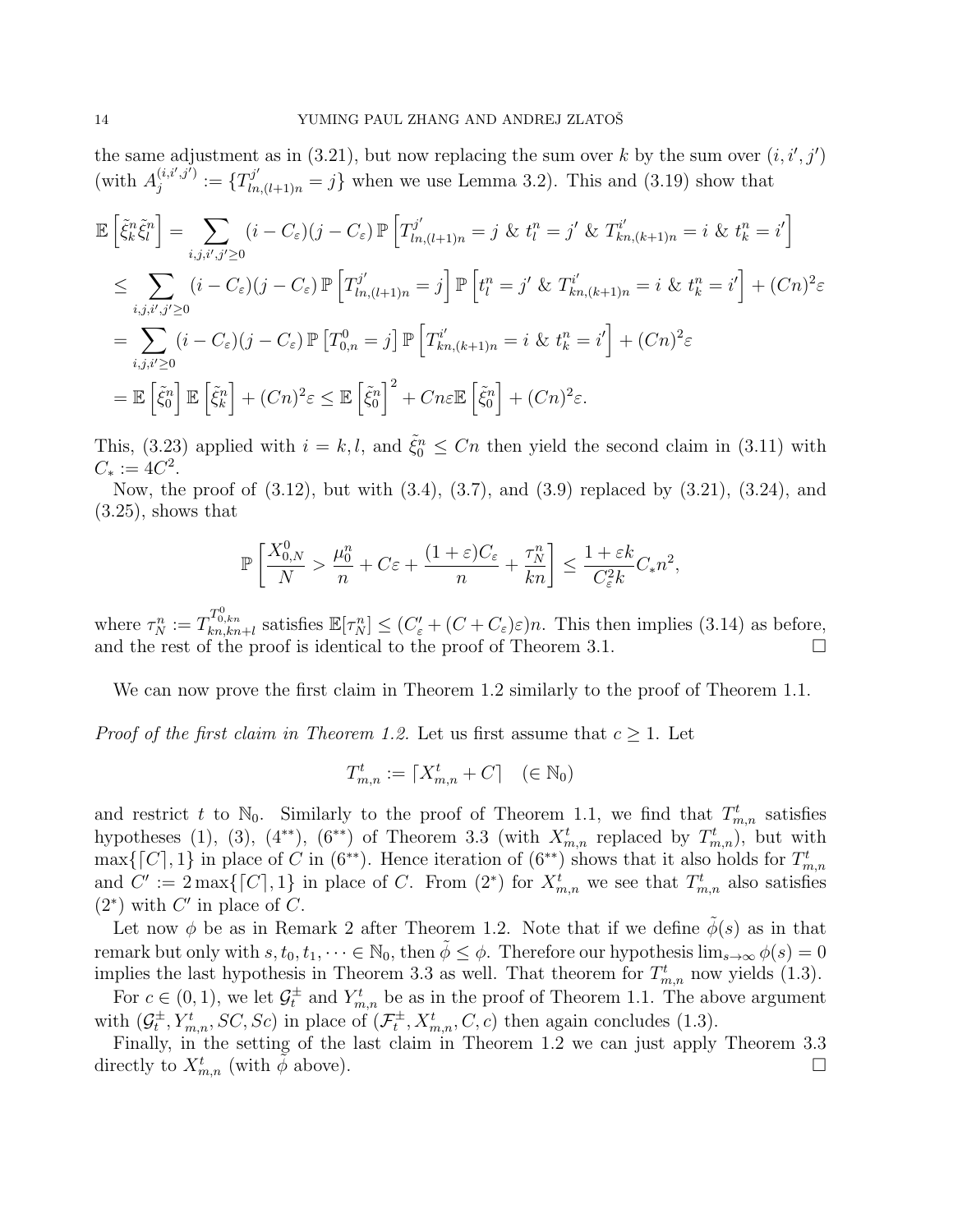#### TIME-DEPENDENT SUBADDITIVE THEOREMS 15

### 4. Time-Decaying Dependence II

In this section we will prove the second claim in Theorem 1.2, as well as the corresponding integer-valued claim.

Proof of the second claim in Theorem 1.2. Similarly to the proof of the first claim in Theorem 1.2, this again follows from the corresponding integer-valued claim. Hence, without loss, we can restrict t to  $\mathbb{N}_0$  and assume that  $\bar{X}_{m,n}^t$  only takes values in  $\mathbb{N}_0$ .

The first claim in Theorem 1.2 yields

$$
\lim_{n \to \infty} \frac{X_{0,n}^0}{n} = \lim_{n \to \infty} \frac{\mathbb{E}\left[X_{0,n}^0\right]}{n} =: \underline{X} \ge 0 \qquad \text{in probability.} \tag{4.1}
$$

Let us now prove

$$
\limsup_{n \to \infty} \frac{X_{0,n}^0}{n} \le \underline{X} \qquad \text{almost surely.} \tag{4.2}
$$

As in the proof of Theorem 3.1, let  $T_{m,n}^t := X_{m,n}^t + C_{\varepsilon}$  some  $C_{\varepsilon} \in \mathbb{N}$  that is a multiple of C and  $(3.20)$  also holds. Then  $(1')$ ,  $(3')$ ,  $(6')$  from Theorem 2.1 hold and so does  $(4'')$  from the proof of Theorem 3.1, while (2') is replaced by  $T_{0,1}^0 \leq C + C_{\varepsilon}$ , and (5<sup>\*</sup>) also holds.

For any  $n \in \mathbb{N}$ , define  $t_i^n$  and  $\xi_i^n$  as at the start of the proof of Theorem 3.1. From  $(4^n)$ we again get (3.17) for any  $i, i', j, j', k, l \in \mathbb{N}_0$ , and the argument after (3.17) again shows that if  $l > k$ , then  $j' \geq i + i'$  whenever  $\mathbb{P}[T_{kn,(k+1)n}^{i'} = i \& t_k^n = i' \& t_l^n = j'] > 0$ . Then the argument from the proof of the second claim in (3.11) in the proof of Theorem 3.3 (which uses Lemma 3.2) shows that for any  $\nu, \nu' \in \mathbb{N}$  we have

$$
\mathbb{P} \left[ \xi_{k}^{n} \geq \nu \& \xi_{l}^{n} \geq \nu' \right] = \sum_{i-\nu,j-\nu',i',j' \geq 0} \mathbb{P} \left[ T_{ln,(l+1)n}^{j'} = j \& t_{l}^{n} = j' \& T_{kn,(k+1)n}^{i'} = i \& t_{k}^{n} = i' \right]
$$
\n
$$
\leq \sum_{i-\nu,j-\nu',i',j' \geq 0} \mathbb{P} \left[ T_{ln,(l+1)n}^{j'} = j \right] \mathbb{P} \left[ t_{l}^{n} = j' \& T_{kn,(k+1)n}^{i'} = i \& t_{k}^{n} = i' \right] + \varepsilon
$$
\n
$$
= \sum_{i-\nu,j-\nu',i' \geq 0} \mathbb{P} \left[ T_{0,n}^{0} = j \right] \mathbb{P} \left[ T_{kn,(k+1)n}^{i'} = i \& t_{k}^{n} = i' \right] + \varepsilon
$$
\n
$$
\leq \mathbb{P} \left[ T_{0,n}^{0} \geq \nu' \right] \sum_{i-\nu,i' \geq 0} \mathbb{P} \left[ T_{kn,(k+1)n}^{i'} = i \right] \mathbb{P} \left[ t_{k}^{n} = i' \right] + 2\varepsilon
$$
\n
$$
= \mathbb{P} \left[ T_{0,n}^{0} \geq \nu' \right] \mathbb{P} \left[ T_{0,n}^{0} \geq \nu \right] + 2\varepsilon.
$$
\n(4.3)

Now fix some  $K \in \mathbb{N}$ . From (1') we see that for any  $n \in \mathbb{N}$  we have

$$
T_{0,Kn}^0 \le \sum_{i=0}^{K-1} T_{in,(i+1)n}^{t_i^n}.
$$
\n(4.4)

From (4.1) we see that there is  $\varepsilon$ -independent  $n_K \in \mathbb{N}$  such that for all  $n \ge \max\{C_{\varepsilon}K, n_K\},$ 

$$
\mathbb{P}\left[\frac{T_{0,n}^0}{n} - \underline{X} \ge \frac{2}{K}\right] \le \mathbb{P}\left[\frac{X_{0,n}^0}{n} - \underline{X} \ge \frac{1}{K}\right] \le \frac{1}{2K^2}.\tag{4.5}
$$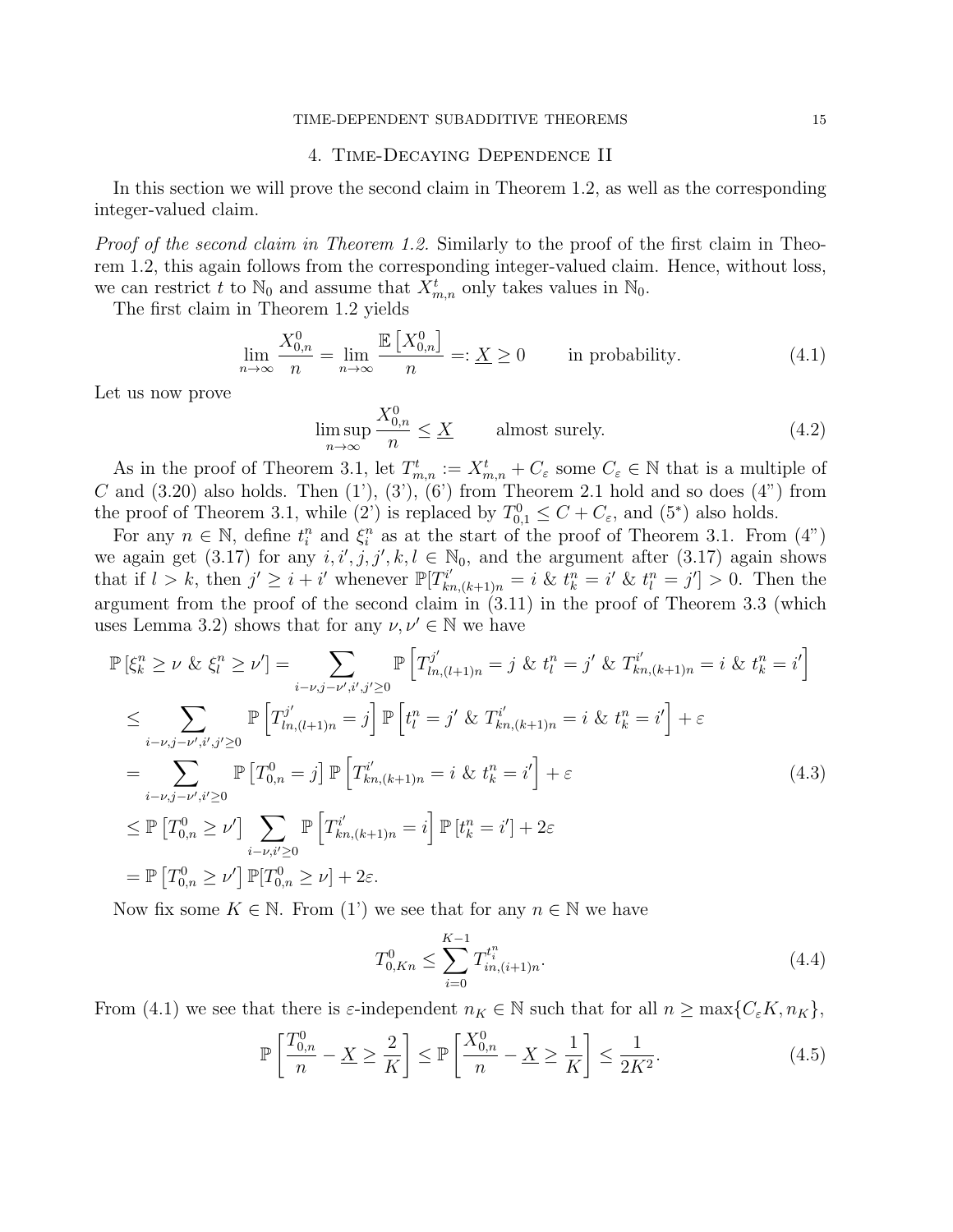From (1),  $(2^*)$ , and (3) we get  $T_{in,(i+1)n}^{t_i^n} \leq C_{\varepsilon} + Cn \leq (C+1)n$  for these n and all  $i \in \mathbb{N}_0$ . This means that if only one of the numbers

$$
g_i^n := \frac{T_{in,(i+1)n}^{t_i^n}}{n} - \underline{X} - \frac{2}{K} \qquad (i \in \{0, \dots, K - 1\})
$$

is positive, then (4.4) yields

$$
\frac{T_{0,Kn}^0}{Kn} - \underline{X} \le \sum_{i=0}^{K-1} \left( \frac{g_i^n}{K} + \frac{2}{K^2} \right) < \frac{C+1}{K} + \frac{2}{K} = \frac{C+3}{K}.
$$

The same estimate holds if each of these numbers is less than  $\frac{C+1}{K}$ . These facts, (4.3), (3'), and (4.5) now imply that for any  $n \ge \max\{C_{\varepsilon}K, n_K\}$  we have

$$
\mathbb{P}\left[\frac{T_{0,Kn}^{0}}{Kn} - \underline{X} \ge \frac{C+3}{K}\right] \le \sum_{0 \le i,j < K \& i \ne j} \mathbb{P}\left[g_{i}^{n} \ge \frac{C+1}{K} \& g_{j}^{n} \ge 0\right]
$$
\n
$$
\le K^{2} \mathbb{P}\left[g_{0}^{n} \ge \frac{C+1}{K}\right] \mathbb{P}\left[g_{0}^{n} \ge 0\right] + 2K^{2}\varepsilon
$$
\n
$$
\le \frac{1}{2} \mathbb{P}\left[\frac{T_{0,n}^{0}}{n} - \underline{X} \ge \frac{C+3}{K}\right] + 2K^{2}\varepsilon.
$$

We can now apply this estimate iteratively with  $Kn, K^2n, \ldots$  in place of n and obtain for any  $n \ge \max\{C_{\varepsilon}K, n_K\}$  and  $q \in \mathbb{N}$ ,

$$
\mathbb{P}\left[\frac{T_{0,K^q n}^0}{K^q n} - \underline{X} \ge \frac{C+3}{K}\right] \le 2^{-q} \mathbb{P}\left[\frac{T_{0,n}^0}{n} - \underline{X} \ge \frac{C+3}{K}\right] + 4K^2 \varepsilon \le 2^{-q} + 4K^2 \varepsilon.
$$

This of course also yields

$$
\mathbb{P}\left[\frac{X_{0,K^q n}^0}{K^q n} - \underline{X} \ge \frac{C+3}{K}\right] \le 2^{-q} + 4K^2 \varepsilon. \tag{4.6}
$$

The hypothesis shows that there is  $A \in \mathbb{N}$  such that  $C_{\varepsilon} \leq A \varepsilon^{-A}$  for all  $\varepsilon \in (0,1)$ . Let

$$
C' \geq C_K := AKn_K \qquad \text{and} \qquad M_K := 2^AK,
$$

with  $C' \in \mathbb{N}$ . Then for any  $q \in \mathbb{N}$ , (4.6) with  $\varepsilon := 2^{-q}$  and  $n := 2^{Aq}C' \ge \max\{C_{\varepsilon}K, n_K\}$ yields

$$
\mathbb{P}\left[\frac{X_{0,C'M_K^q}^0}{C'M_K^q} - \underline{X} \ge \frac{C+3}{K}\right] \le 5K^2 2^{-q}.\tag{4.7}
$$

By the Borel-Cantelli Lemma we then obtain

$$
\limsup_{q \to \infty} \frac{X_{0,C'M_K^q}^0}{C'M_K^q} \le \underline{X} + \frac{C+3}{K} \qquad \text{almost surely.} \tag{4.8}
$$

Now apply  $(4.8)$  with  $C'$  taking all the values in

$$
U_K:=\{C_K,C_K+1,\ldots,C_KM_K\}.
$$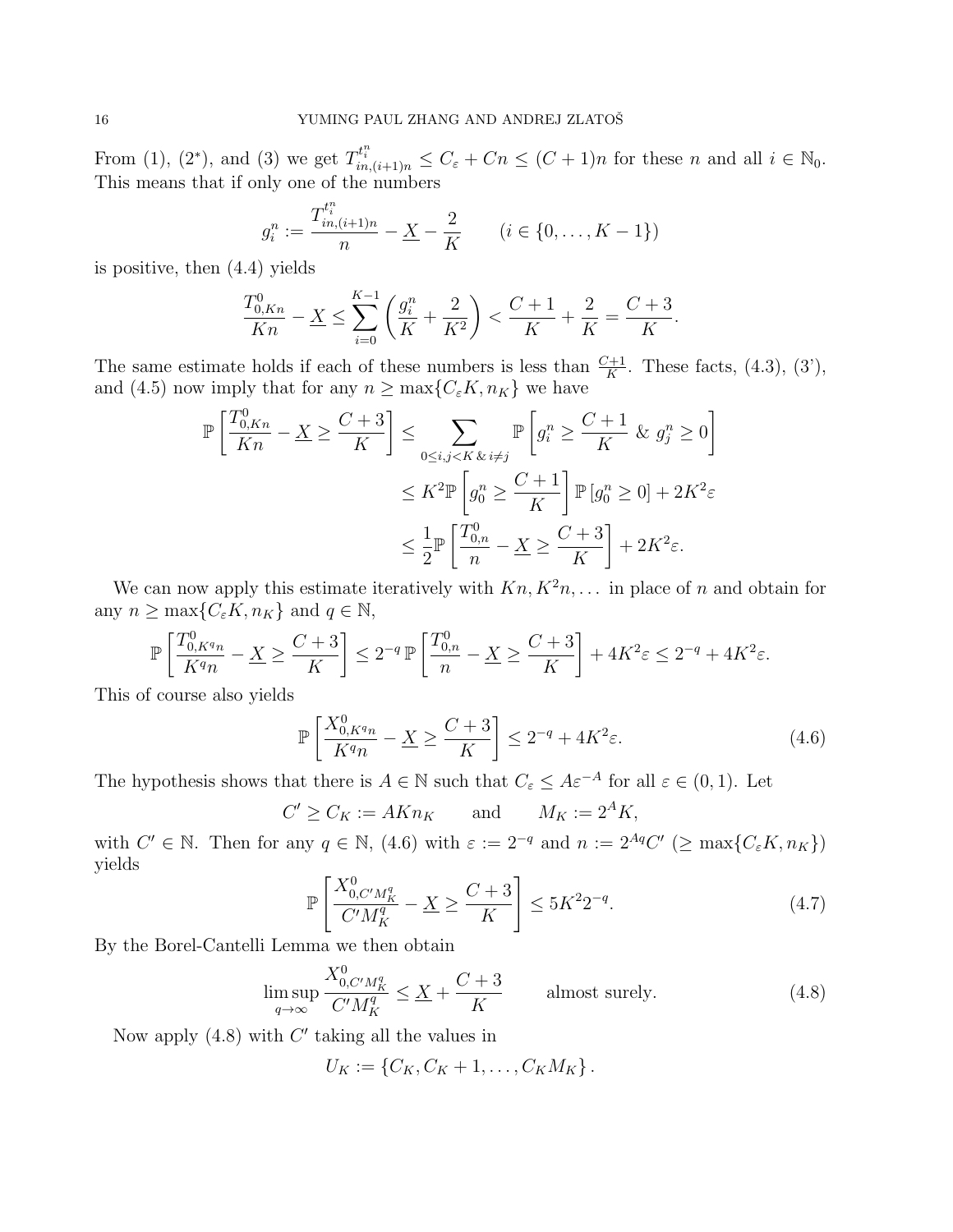Then for any large n, there is  $(C', q) \in U_K \times \mathbb{N}$  such that  $C'M_K^q \le n \le C'M_K^q + C_K^{-1}n$  and

$$
\frac{X^{0}_{0,C'M_{K}^{q}}}{C'M_{K}^{q}} \leq \underline{X} + \frac{C+4}{K}.
$$

So by (1) and (2<sup>\*</sup>) we have  $X_{0,n}^0 \le X_{0,C'M_K^q}^0 + CC_K^{-1}n$ , which yields

$$
\limsup_{n \to \infty} \frac{X_{0,n}^0}{n} \le \underline{X} + \frac{C+4}{K} + CC_K^{-1}
$$
 almost surely.

By taking  $K \to \infty$ , we conclude (4.2).

It remains to prove

$$
\underline{X} \le \liminf_{n \to \infty} \frac{X_{0,n}^0}{n} \qquad \text{almost surely.} \tag{4.9}
$$

We will do this with only assuming  $\lim_{s\to\infty} \phi(s) = 0$  (rather than  $\lim_{s\to\infty} s^{\alpha} \phi(s) = 0$ ), and without the use of the proof of  $(4.2)$ . This will then also prove Remark 3 after Theorem 1.2.

For any  $t, m, n, j \in \mathbb{N}_0$  with  $j \geq n$ , let

$$
Y_{m;n,j}^t := \min_{n \le i \le j} \frac{X_{m,m+i}^t}{i}
$$
 and 
$$
Z_m^t := \lim_{n \to \infty} \lim_{j \to \infty} Y_{m;n,j}^t = \liminf_{n \to \infty} \frac{X_{m,m+n}^t}{n}.
$$

 $Z_m^{t+Ck}$  is non-decreasing in  $k \in \mathbb{N}$  by (6) (with  $c = 0$ ), and since the law of  $Z_m^t$  is independent of  $(t, m)$  by (3), we almost surely have  $Z_m^{t+C_k} = Z_m^t$  for all  $k \in \mathbb{N}$ . Moreover we claim that  $Z_0^0$  is almost everywhere constant (which implies that  $Z_m^t$  is a.e. equal to the same constant for each  $(t, m) \in \mathbb{N}_0$ .

If this is not the case, let  $c := \text{Var}[Z_0^0] > 0$ . From (1), (2<sup>\*</sup>), and (3) we have

$$
\max\left\{Z_0^0, Y_{0;n,j}^t, \frac{X_{0,n}^t}{n}\right\} \le C \qquad \text{for all } t, n, j \in \mathbb{N}_0 \text{ with } j \ge n \ge 1. \tag{4.10}
$$

Let  $\delta := \frac{c}{4C(C+1)}$ . By (3) and Ergorov's Theorem, there  $\delta$ -dependent  $n, j \in \mathbb{N}^2$  with  $j \geq n$ such that for any  $t \in \mathbb{N}_0$  we have

$$
|Y_{0;n,j}^t - Z_0^t| \le \delta \qquad \text{on some } \Omega_{\delta}^t \subseteq \Omega \text{ with } \mathbb{P}[\Omega_{\delta}^t] \ge 1 - \delta.
$$

Also since  $Z_0^0 = Z_0^{Ck}$  a.e. for all  $k \in \mathbb{N}$ , (4.10) and  $Var[Z_0^0] = c$  imply

$$
Cov\left[Y_{0,n,j}^0, Y_{0,n,j}^{Ck}\right] \geq Cov\left[Z_0^0, Y_{0,n,j}^{Ck}\right] - (C + C^2)\delta \geq Cov\left[Z_0^0, Z_0^{Ck}\right] - 2(C + C^2)\delta \geq \frac{c}{2}.
$$
 (4.11)

Next note that by (4), (4.10), and the definition of  $Y_{0;n,j}^0$  we have

$$
Y_{0,n,j}^0
$$
 is  $\mathcal{F}_{Cj}^-$ -measurable and  $Y_{0,n,j}^{Ck}$  is  $\mathcal{F}_{Ck}^+$ -measurable.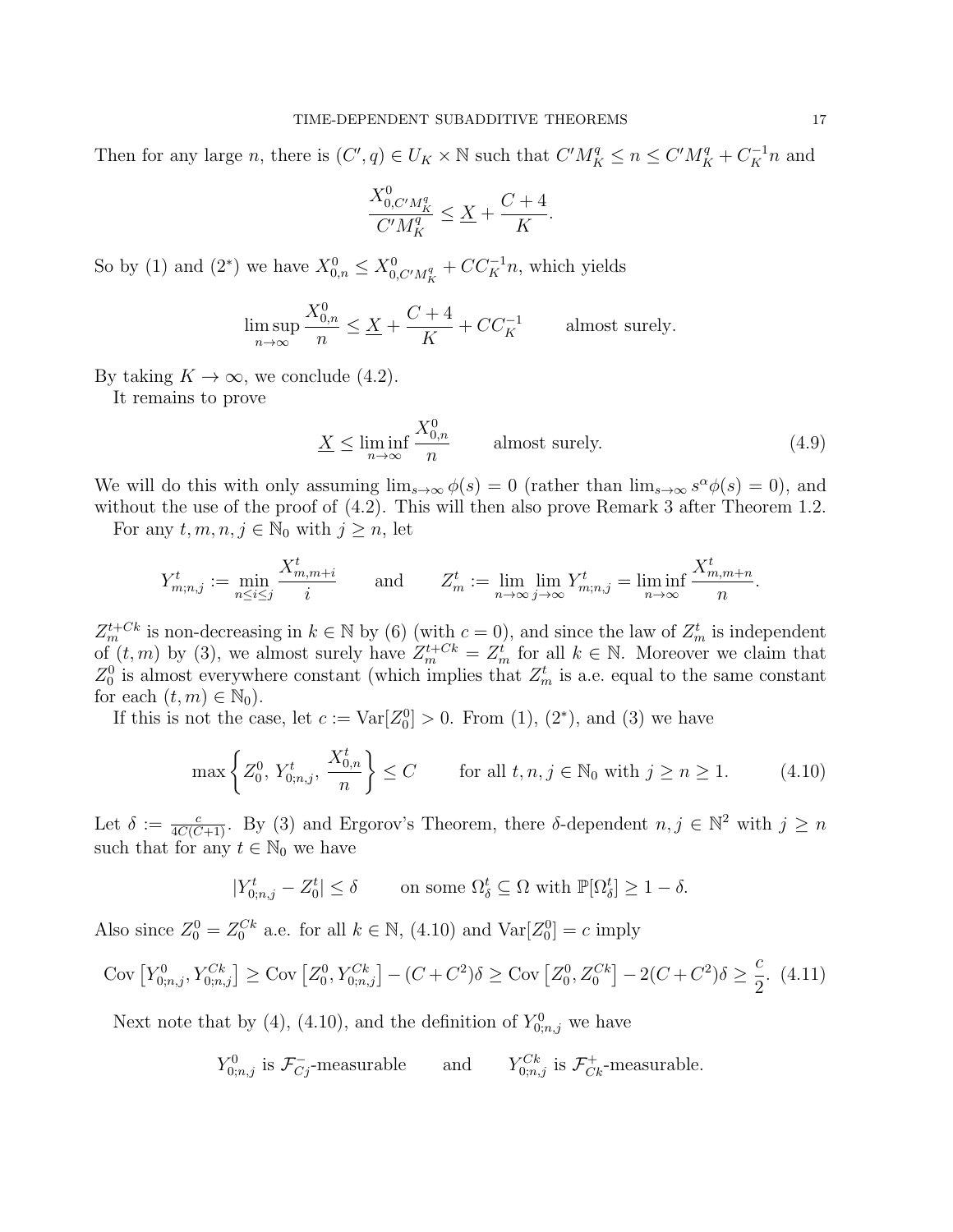This, Lemma 3.2, (4.10), and  $Y_{0,n,j}^t$  only taking rational values show for any  $k \ge j \ge n \ge 1$ ,

$$
\mathbb{E}\left[Y_{0;n,j}^{0}Y_{0;n,j}^{Ck}\right] = \sum_{p,q\in\mathbb{Q}}pq\,\mathbb{P}\left[Y_{0;n,j}^{Ck} = p \& Y_{0;n,j}^{0} = q\right]
$$
\n
$$
\leq \sum_{p,q\in\mathbb{Q}}pq\,\mathbb{P}\left[Y_{0;n,j}^{Ck} = p\right]\mathbb{P}\left[Y_{0;n,j}^{0} = q\right] + C^{2}\phi(C(k-j)) \tag{4.12}
$$
\n
$$
= \mathbb{E}\left[Y_{0;n,j}^{0}\right]\mathbb{E}\left[Y_{0;n,j}^{Ck}\right] + C^{2}\phi(C(k-j)),
$$

Hence Cov  $[Y_{0,n,j}^0, Y_{0,n,j}^{Ck}] \leq C^2 \phi(C(k-j))$ , which contradicts with (4.11) if we take k large enough (because (5<sup>∗</sup> ) holds).

Therefore  $Z_0^0$  is indeed almost everywhere equal to some constant  $Q \in [0, \underline{X}]$ . Then (4.9) is just  $\underline{X} \leq Q$ , so we only need to prove this. For any  $\varepsilon > 0$  and  $K \in \mathbb{N}$ , let us define

$$
T_{m,n}^t := X_{Km,Kn}^t + C_{\varepsilon} \tag{4.13}
$$

(which depends on  $\varepsilon$ , K but we suppress this in the notation). Then again (1'), (3'), (6') from Theorem 2.1 hold and so does (4") from the proof of Theorem 3.1, while (2') is replaced by  $T_{0,1}^0 \leq CK + C_{\varepsilon}$ , and  $(5^*)$  also holds. From  $(1'), (3'),$  and  $T_{0,1}^0 \leq CK + C_{\varepsilon}$  we obtain for any  $t, m, n \in \mathbb{N}_0$ ,

$$
T_{m,m+n}^t \le CKn + C_{\varepsilon}.\tag{4.14}
$$

Note that to prove  $\underline{X} \leq Q$ , it suffices to show that

$$
\frac{\mathbb{E}[T_{0,n}^0]}{n} \le KQ + KC\varepsilon + \varepsilon(C_\varepsilon + 2) + \frac{M'_{K,\varepsilon}}{n}
$$
\n(4.15)

holds for each  $\varepsilon > 0$  and  $K \in \mathbb{N}$ , with some *n*-independent  $M'_{K,\varepsilon}$ . This is because after dividing (4.15) by K and taking  $n \to \infty$ , we obtain from (4.1),

$$
\underline{X} = \lim_{n \to \infty} \frac{\mathbb{E}[X_{0,Kn}^0]}{Kn} \le Q + C\varepsilon + \frac{\varepsilon(C_\varepsilon + 2)}{K}.
$$

Taking  $K \to \infty$  and then  $\varepsilon \to 0$  now yields  $X \leq Q$ , so we are indeed left with proving (4.15).

This is done similarly to the argument in the proof of  $(2.8)$ , with  $KQ$  in place of  $Q$ . Fix  $\varepsilon > 0$  and  $K \in \mathbb{N}$ , let  $Q_{\varepsilon} := KQ + \varepsilon$  (as at the start of that proof), and let  $T_{m,n}^t$  be from (4.13). Note that for any  $t, m \in \mathbb{N}_0$  we have  $\liminf_{n\to\infty} \frac{T_{m,m+n}^t}{n} = KQ$  almost surely because  $Z_m^t = Q$  almost everywhere. Define

$$
N_m^t, M_\varepsilon, t_k, r_k, S_n
$$

as in the proof of  $(2.8)$ , and follow that proof, with two adjustments near the end where  $(5)$ was used. The first is the estimate on

$$
\mathbb{E}\left[T_{r_k,r_k+1}^{t_k}\mathbb{1}_{\{N_{r_k}^{t_k} > M_{\varepsilon}\}}\right].
$$

From (4") we have for any  $i, j \in \mathbb{N}_0$  that  $\{r_k = i \& t_k = j\} \in \mathcal{F}^-_{j-C_{\varepsilon}}$ , and  $T^j_{i,i+1}$  and  $N^j_i$  $i^j$  are  ${\mathcal F}^+_i$ <sup>+</sup>-measurable. Hence we can use  $(5^*)$ ,  $(4.14)$ , and Lemma 3.2 instead of  $(5^*)$  (as well as  $(3^*)$ )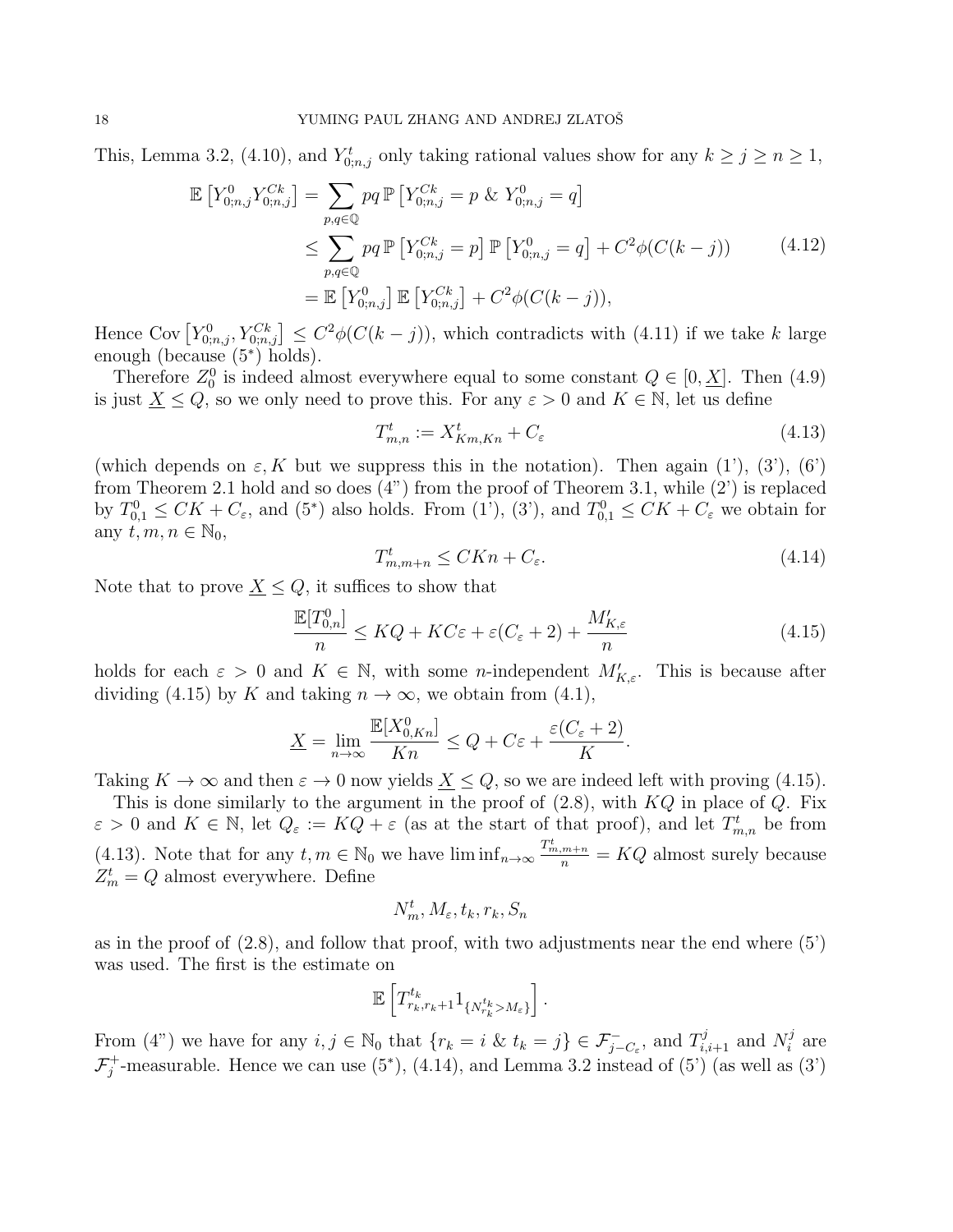and (2.9) as before) to obtain

$$
\mathbb{E}\left[T_{r_k,r_k+1}^{t_k}\mathbb{1}_{\left\{N_{r_k}^{t_k} > M_{\varepsilon}\right\}}\right] = \sum_{i,j\geq 0} \mathbb{E}\left[T_{i,i+1}^j\mathbb{1}_{\left\{N_i^j > M_{\varepsilon}\right\}}\mathbb{1}_{\left\{r_k=i\ \&\ t_k=j\right\}}\right]
$$
\n
$$
\leq \sum_{i,j,l\geq 0} l \mathbb{P}\left[T_{i,i+1}^j = l \ \&\ N_i^j > M_{\varepsilon}\right] \mathbb{P}\left[r_k = i \ \&\ t_k = j\right] + (CK + C_{\varepsilon})\varepsilon
$$
\n
$$
= \mathbb{E}\left[T_{0,1}^0\mathbb{1}_{\left\{N_0^0 > M_{\varepsilon}\right\}}\right] + (CK + C_{\varepsilon})\varepsilon \leq (CK + C_{\varepsilon} + 1)\varepsilon.
$$
\n(4.16)

This then yields

$$
\frac{\mathbb{E}[S_n]}{n} \le KQ + (CK + C_{\varepsilon} + 2)\varepsilon \tag{4.17}
$$

in place of (2.12). The second place is the estimate on  $\mathbb{E}[T_{n-l,n}^{t_{Kn}}]$ , but here we can simply use (4.14) to obtain

$$
\mathbb{E}[T_{n-l,n}^{t_{K_n}}] \leq CKl + C_{\varepsilon}.
$$

This and (2.13) yield

$$
\mathbb{E}[T_{r_{K_n},n}^{t_{K_n}}] \le \sum_{l=1}^{M_{\varepsilon}} \mathbb{E}\left[T_{n-l,n}^{t_{K_n}}\right] \le M_{\varepsilon}(CKM_{\varepsilon} + C_{\varepsilon}) =: M'_{K,\varepsilon}.
$$
\n(4.18)

This,  $(4.17)$ , and  $(2.10)$  now show  $(4.15)$ , and the proof is finished.

## 5. PDE and First Passage Percolation in Time-Dependent Environments

Our main motivation for this work was its application in the proofs of homogenization for reaction-diffusion equations and G-equations with time-dependent coefficients [8]. However, our results can be used to study propagation of solutions to even more general PDE.

**Example 5.1.** Consider some PDE on  $[0, \infty) \times \mathbb{R}^d$  with space-time stationary coefficients, for which the maximum principle holds. Assume that (5) resp.  $(5^*)$  holds when  $\mathcal{F}_t^{\pm}$  are  $\sigma$ algebras generated by the coefficients restricted to  $[0, t] \times \mathbb{R}^d$  and  $[t, \infty) \times \mathbb{R}^d$ , respectively. Fix some compactly supported "bump" function  $u_0 : \mathbb{R}^d \to [0, \infty)$ , and for any  $(t', x') \in \mathbb{R}^d$ let  $u^{t',x'}$  solve the PDE with initial value  $u^{t',x'}(t',\cdot) := u_0(\cdot - x')$ . Then for any  $y \in \mathbb{R}^d$  let

$$
X^{t'}(x', y) := \inf \left\{ t \ge 0 \, \middle| \, u^{t', x'}(t + t', \cdot) \ge u_0(\cdot - y) \right\},
$$

so that  $X^{t'}(x', y)$  can be thought of as the time it takes for  $u^{t', x'}$  to propagate from x' to y, starting at time t'. Let us also assume that  $u_0$  was chosen so that for some  $C \geq 0$  and all  $t' \geq C$  we have  $u^{0,0}(t', \cdot) \geq u_0$ .

Fix any  $t \in [0,\infty)$  and unit vector  $e \in \mathbb{S}^{d-1}$ , and let  $X_{m,n}^{t,e} := X^t(me,ne)$ . Then (4) is obvious from the definition of  $X_{m,n}^{t,e}$ , while maximum principle, space-time stationarity of coefficients, and  $u^{0,0}(t',\cdot) \ge u_0$  for all  $t' \ge C$  yield (1), (3), and (6). Hence if (2) resp. (2<sup>\*</sup>) holds, Theorem 1.1 resp. 1.2 can be used to show that the limit

$$
\lim_{n \to \infty} \frac{X_{0,n}^{0,e}}{n} \tag{5.1}
$$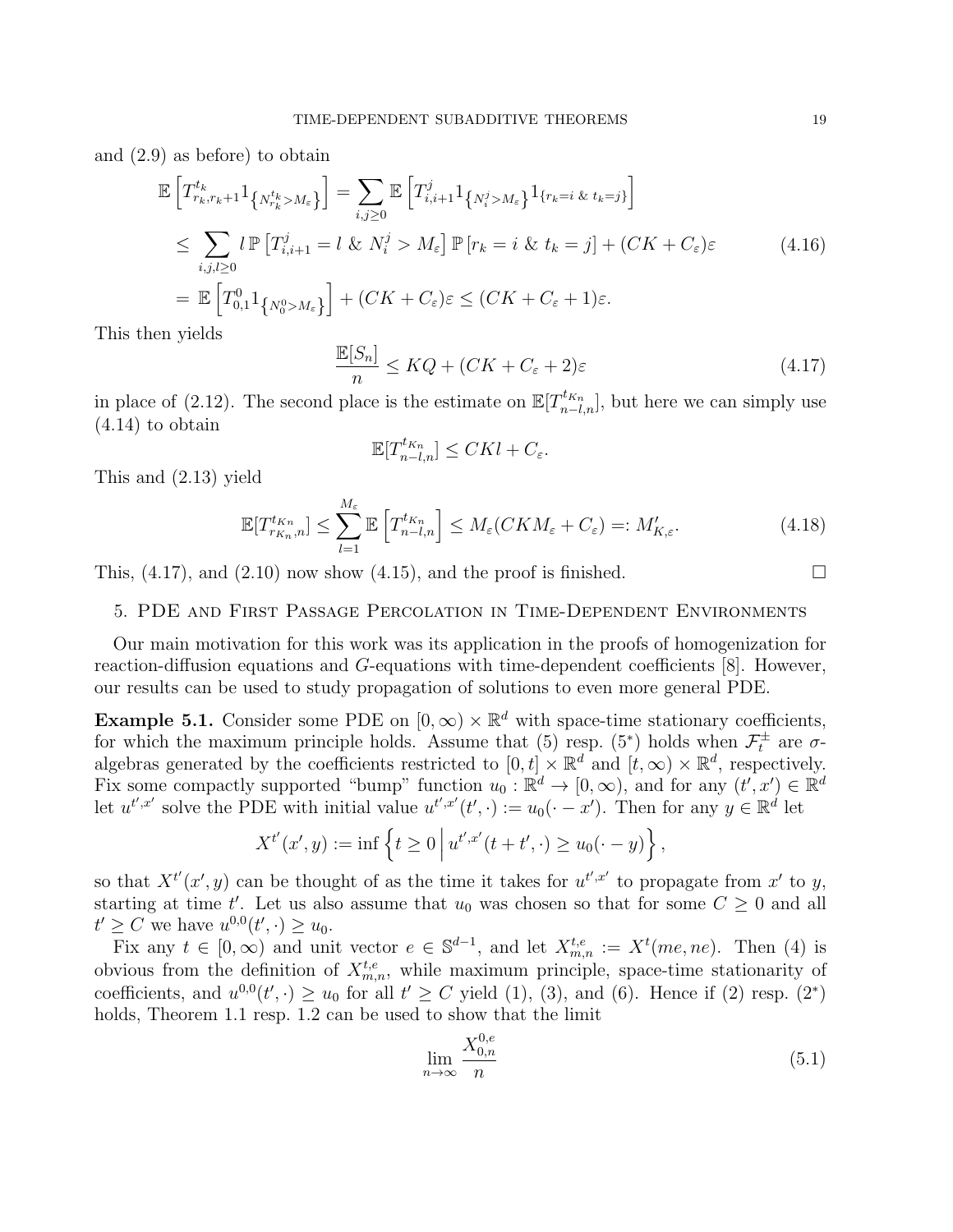exists and equals a constant (almost surely or in probability). Of course, its reciprocal then represents the deterministic asymptotic speed of propagation in direction e for this PDE.

In fact, if  $\frac{X^{t'}(x',y)}{|x'-y|}$  $\frac{f(x',y)}{|x'-y|}$  is bounded below and above by positive constants  $c_0 \leq c_1$  whenever  $|x'-y| \geq 1$ , then (2) and (2<sup>\*</sup>) clearly hold, asymptotic propagation speeds in all directions are between  $\frac{1}{c_1}$  and  $\frac{1}{c_0}$ , and the PDE even has a deterministic asymptotic shape of propagation (called *Wulff* shape). Indeed, a version of a standard argument going back to [2,7] (see [8]) can typically be used to show that there is a convex open set  $S \subseteq \mathbb{R}^d$ , containing and contained in the balls centered at the origin with radii  $\frac{1}{c_1}$  and  $\frac{1}{c_0}$ , respectively, such that if  $S_t(\omega) := \{x \in \mathbb{R}^d \mid X^0(0, x) \leq t\},\$  then for any  $\delta > 0$  we have

$$
(1 - \delta)tS \subseteq S_t(\omega) \subseteq (1 + \delta)tS,
$$

either for almost every  $\omega \in \Omega$  and all large-enough  $t \geq 0$  (depending on  $\omega$  and  $\delta$ ) or with probability converging to 1 as  $t \to \infty$ .

We refer the reader to our companion paper [8] for further details and specific applications of Theorems 1.1 and 1.2 to homogenization for reaction-diffusion and Hamilton-Jacobi PDE.

We next provide an application of our results to a different model, first passage percolations in time-dependent environments. Let  $V_d$  be the set of edges of the lattice  $\mathbb{Z}^d$ , that is, each  $v \in V_d$  connects two points  $A, B \in \mathbb{Z}^d$  which share  $d-1$  of their d coordinates and differ by 1 in the last coordinate (these can be either directed edges or not). Let us consider a traveler moving on the lattice  $\mathbb{Z}^d$  from point A to B. He can move along any path  $\gamma$  made of a sequence of edges  $v_1^{\gamma}$  $\begin{smallmatrix} \gamma & \gamma \\ 1 & \gamma \end{smallmatrix}$  $v_1^{\gamma}, \ldots, v_{n_{\gamma}}^{\gamma},$  where each  $v_i^{\gamma}$  $i$ <sup> $\gamma$ </sup> connects some points  $A_{i-1}$  and  $A_i$ , with  $A = A_0$  and  $B = A_{n_\gamma}$ . Let us denote by  $\Gamma_{A,B}$  the set of all such paths. Let us assume that the travel time for any edge v, if it is reached by the traveler at time t, is some number  $\tau_v^t \geq 0$ . For any  $\gamma \in \Gamma_{A,B}$  and any time  $t_0$ , define recursively (for  $i = 1, 2, \ldots, n_\gamma$ ) the times

$$
t_i := t_{i-1} + \tau_{v_i^{\gamma}}^{t_{i-1}}
$$
 and  $T_{\gamma}^{t_0} := t_{n_{\gamma}} - t_0$ .

That is,  $t_i$  is the time of arrival at the point  $A_i$ , and  $T_\gamma^{t_0}$  is the travel time along  $\gamma$  when the starting time is  $t_0$ . Finally, let

$$
X^{t}(A,B) := \inf \left\{ T_{\gamma}^{t} \, \middle| \, \gamma \in \Gamma_{A,B} \right\} \tag{5.2}
$$

be the shortest travel time from A to B when starting at time  $t$ .

When the travel times are independent of  $t$ , this is of course the standard first passage percolation model. Let us consider one of the following two setups when time-dependence is included. Let  $\xi_v^t \geq 0$  be some number, and let  $\tau_v^t$  be either the first time such that

$$
\int_0^{\tau_v^t} \xi_v^{t+s} ds = 1,\t\t(5.3)
$$

or let

$$
\tau_v^t := \inf \left\{ s + \left( \xi_v^{t+s} \right)^{-1} \, \middle| \, s \ge 0 \right\}. \tag{5.4}
$$

In the first case, one can think of  $\xi_v^{t+s}$  as the instantaneous travel speed along v at time  $t+s$ , which changes due to changing road conditions (so  $\int_0^\tau \xi_v^{t+s} ds$  is distance traveled in time  $\tau$ ).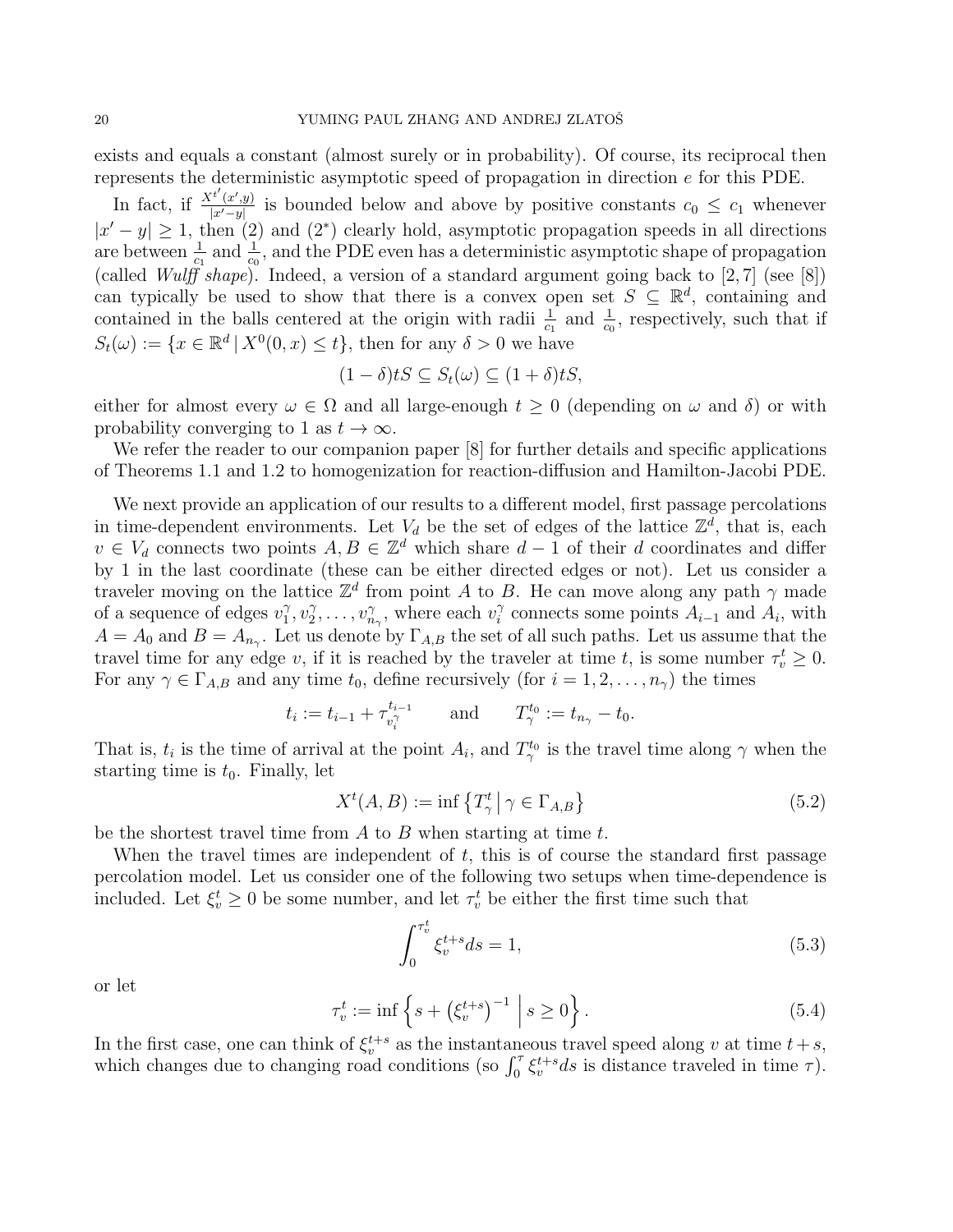In the second case, one can think of  $\xi_v^{t+s}$  as the speed of a train leaving one end of v at time  $t + s$  (which could be zero if there is no such train), and the traveller chooses the one that brings him to the other end at the earliest time.

Now for any  $e \in \mathbb{Z}^d$  we can define  $X_{m,n}^{t,e} := X^t$  (*me, ne*), so that asymptotic speed of travel in direction e is |e| divided by the reciprocal of  $(5.1)$ , provided this deterministic limit exists. Theorems 1.1 and 1.2 can again be used to show this, either almost surely or in probability, if the speeds  $\xi_v^t$  are random variables satisfying appropriate hypotheses.

Note that hypotheses (1) and (6) in these theorems will always be satisfied (the latter with  $c := \infty$  and any  $C \geq 0$  for both models (5.3) and (5.4). If there is  $L < \infty$  such that for all  $(t, v) \in [0, \infty) \times V_d$  we have  $\int_t^{t+L} \xi_v^s ds \geq 1$  or  $\sup\{\xi_v^s | s \in [t, t+L]\} \geq \frac{1}{L}$  when we define  $\tau_v^t$ via (5.3) or via (5.4), respectively, this will also guarantee  $(2^*)$  (and so  $(2)$ ) as well). Finally, we will let  $\mathcal{F}^-_t$  be the  $\sigma$ -algebra generated by the family of random variables

$$
\{\xi_v^s \, | \, s \in [0, t] \, \& \, v \in V_d\},\tag{5.5}
$$

and  $\mathcal{F}^+_t$  the  $\sigma$ -algebra generated by the family of random variables

$$
\{\xi_v^s \mid s \ge t \,\&\, v \in V_d\},\tag{5.6}
$$

which will guarantee (4).

and for any  $(t, s, v, y, \omega) \in [0, \infty)$ 

We note that (3) follows from space-time stationarity of  $\xi_v^t$ . For any  $y \in \mathbb{Z}^d$ , the translation  $\sigma_y(x) := x + y$  on  $\mathbb{Z}^d$  induces a translation map on  $V_d$ , which we also call  $\sigma_y$ . If  $(\Omega, \mathcal{F}, \mathbb{P})$ is the involved probability space, then the speeds  $\xi_v^t$  are space-time stationary provided there is a semigroup of measure-preserving bijections  $\{\Upsilon_{(s,y)} : \Omega \to \Omega\}_{(s,y)\in [0,\infty)\times \mathbb{Z}^d}$  such that  $\Upsilon_{(0,0)} = \text{Id}_{\Omega}$ , for any  $(s, y), (r, z) \in [0, \infty) \times \mathbb{Z}^d$  we have

$$
\Upsilon_{(s,y)} \circ \Upsilon_{(r,z)} = \Upsilon_{(s+r,y+z)},
$$
  

$$
)^2 \times V_d \times \mathbb{Z}^d \times \Omega
$$
 we have

$$
\xi_v^t(\Upsilon_{(s,y)}\omega) = \xi_{\sigma_y(v)}^{t+s}(\omega).
$$

Hence if the speeds  $\xi_v^t$  are also space-time stationary, we will only need to check (5) or (5<sup>\*</sup>).

We can construct space-time stationary environments with appropriately time-decreasing correlations by sampling space-stationary environments. Let  $(\Omega_0, \mathcal{F}_0, \mathbb{P}_0)$  be a probability space and let  $\sigma_y$  be as the above. We say that a random field  $\eta: V_d \times \Omega_0 \to \mathbb{R}$  is space stationary, if there is a semigroup of measure-preserving bijections  $\{\Upsilon_y : \Omega_0 \to \Omega_0\}_{y \in \mathbb{Z}^d}$  such that  $\Upsilon_0 = \text{Id}_{\Omega_0}$ , for any  $y, z \in \mathbb{Z}^d$  we have  $\Upsilon_y \circ \Upsilon_z = \Upsilon_{y+z}$ , and for any  $(v, y, \omega) \in V_d \times \mathbb{Z}^d \times \Omega_0$ we have

$$
\eta(v, \Upsilon_y \omega) = \eta(\sigma_y(v), \omega).
$$

Let us assume below that  $\eta$  satisfies this as well as  $\frac{1}{L} \leq \eta \leq L$  for some  $L \geq 1$ .

**Example 5.2.** Let  $\Omega := [0, C) \times \Omega_0^{\mathbb{N}_0}$  have the product probability measure (with some  $C > 0$ and the uniform measure on  $[0, C)$ , and for  $\omega = (a, \omega_0, \omega_1, \dots) \in \Omega$  let

$$
\xi_v^t(\omega) := \eta(v, \omega_{\lfloor (t+a)/C \rfloor}).\tag{5.7}
$$

That is, the speeds  $\xi_v^t$  always change after time interval C, starting from some time in [0, C). Then they are clearly space-time stationary. Moreover, if  $\mathcal{F}_t^{\pm}$  are defined via (5.5) and (5.6),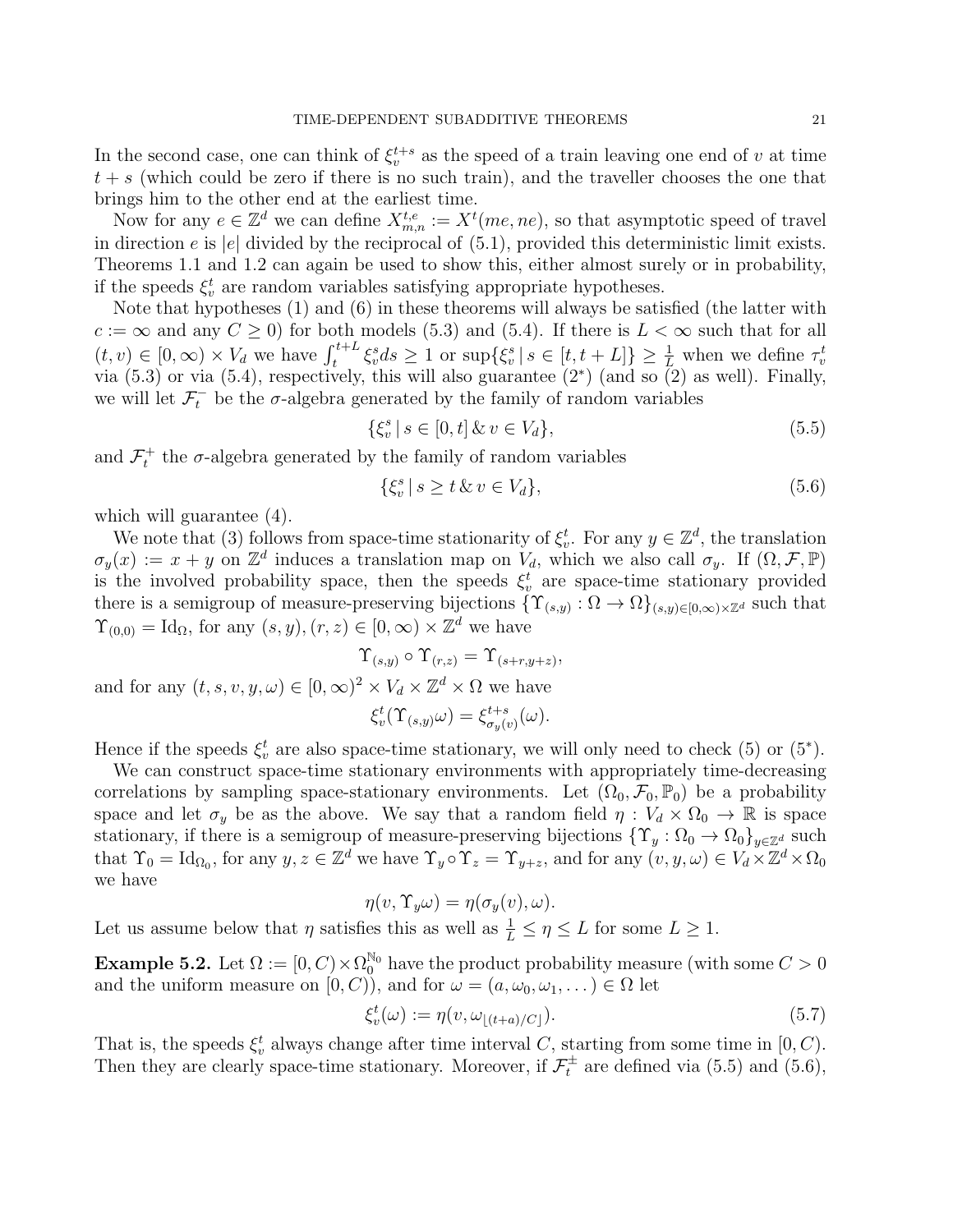then  $\mathcal{F}_t^-$  and  $\mathcal{F}_{t+}^+$ <sup>+</sup><sub>t+C</sub> are independent for each  $t \ge 0$  because random variables  $\alpha(\omega) := \eta(v_1, \omega_i)$ and  $\beta(\omega) := \eta(v_2, \omega_j)$  are independent for any  $v_1, v_2 \in V_d$  and any distinct  $i, j \in \mathbb{N}_0$ . The above discussion now shows that Theorem 1.1 applies to  $X_{m,n}^{t,e}$  above for any  $e \in \mathbb{Z}^d$ , so  $\frac{1}{n} X_{0,n}^{t,e}$  $_{0,n}$ converges to some  $\omega$ -independent constant almost surely.

Moreover, for any  $(A, B, t) \in \mathbb{Z}^{2d} \times [0, \infty)$  (and with L above) we clearly have

$$
L^{-1}|A - B|_1 \le X^t(A, B) \le L|A - B|_1,\tag{5.8}
$$

where  $|e|_1 := |e_1| + \cdots + |e_d|$  is the  $L^1$  norm, so the deterministic limit (5.1) is from  $[\frac{1}{L}|e|_1, L|e|_1]$ . Let us denote by  $B_r^1(0)$  the ball in  $\mathbb{R}^d$  with respect to the  $L^1$  norm, with radius r and centered at the origin. Then as in Example 5.1, we can show that there is convex open  $S \subseteq \mathbb{R}^d$ , containing  $B_{1/L}^1(0)$  and contained in  $B_L^1(0)$ , such that if  $S_t(\omega)$  is the set of all  $A \in \mathbb{Z}^d$  with  $X^0(0, A) \le t$  (for  $t \ge 0$  and  $\xi_v^s$  from  $(5.7)$ ), then for almost every  $\omega \in \Omega$  we have that for any  $\delta > 0$  and all large-enough  $t \geq 0$  (depending on  $\omega$  and  $\delta$ ),

$$
(1 - \delta)tS \cap \mathbb{Z}^d \subseteq S_t(\omega) \subseteq (1 + \delta)tS \cap \mathbb{Z}^d. \tag{5.9}
$$

That is, S is again the deterministic asymptotic shape of all points reachable from the origin in time t (as  $t \to \infty$  and after scaling by t).

**Example 5.3.** Consider a Poisson point process with parameter  $\lambda > 0$  on R, defined on some probability space  $(\Omega', \mathcal{F}', \mathbb{P}')$ , and let  $N_t$  be the corresponding counting process (i.e.,  $N_t$ is the number of points in the interval  $(0, t]$ ). We now let  $\Omega := \Omega' \times \Omega_0^{\mathbb{N}_0}$  have the product probability measure, and for  $\omega = (\omega', \omega_0, \omega_1, \dots) \in \Omega$  we let

$$
\xi_v^t(\omega) := \eta(v, \omega_{N_t}).
$$

That is, now the interval after which the speeds  $\xi_v^t$  change has an exponential distribution. The speeds are again space-time stationary, and  $(5^*)$  holds with  $\phi(s) := e^{-\lambda s}$  when  $\mathcal{F}_t^{\pm}$  are defined via (5.5) and (5.6). Indeed, if  $G_{t,s} := \{N_{t+s} = N_t\}$  for  $t, s \geq 0$ , then  $\mathbb{P}[G_{t,s}] = e^{-\lambda s}$ and events E and  $F \cap G_{t,s}^c$  are independent whenever  $E \in \mathcal{F}_t^-$  and  $F \in \mathcal{F}_{t+s}^+$  (see below). This includes  $F = \Omega$ , which yields for general  $E \in \mathcal{F}_t^-$  and  $F \in \mathcal{F}_{t+s}^+$ ,

$$
0 \leq \mathbb{P}[F \cap G_{t,s} \cap E] \leq \mathbb{P}[G_{t,s} \cap E] = \mathbb{P}[G_{t,s}]\mathbb{P}[E].
$$

Therefore  $|\mathbb{P}[F \cap G_{t,s}|E] - P[F \cap G_{t,s}]| \leq \mathbb{P}[G_{t,s}]$  and so

$$
|\mathbb{P}[F|E] - P[F]| \leq |\mathbb{P}[F \cap G_{t,s}^c|E] - P[F \cap G_{t,s}^c]| + \mathbb{P}[G_{t,s}] = e^{-\lambda s}.
$$

The above discussion therefore shows that Theorem 1.2 applies to  $X_{m,n}^{t,e}$  above for any  $e \in \mathbb{Z}^d$ , so  $\frac{1}{n}X_{0,n}^{0,e}$  converges to some  $\omega$ -independent constant almost surely. And just as before, we can again also conclude (5.8) and (5.9).

It remains to prove independence of E and  $F \cap G_{t,s}^c$  for any  $E \in \mathcal{F}_t^-$  and  $F \in \mathcal{F}_{t+s}^+$ . Let us denote  $v_0, v_1, \ldots$  all the edges in  $V_d$  and for  $m, J \in \mathbb{N}_0$  let  $Y_m^J(\omega) := (\eta(v_0, \omega_m), \ldots, \eta(v_J, \omega_m)).$ By Dynkin's  $\pi$ - $\lambda$  Theorem, it suffices to show that  $\mathbb{P}[E \cap F \cap G_{t,s}^c] = \mathbb{P}[E] \mathbb{P}[F \cap G_{t,s}^c]$  for

$$
E = \left\{ Y_{N_{t_i}}^J \in A_i \text{ for } i = 1, \dots, n \right\} \quad \text{and} \quad F = \left\{ Y_{N_{t_i}}^J \in A_i \text{ for } i = n+1, \dots, 2n \right\},
$$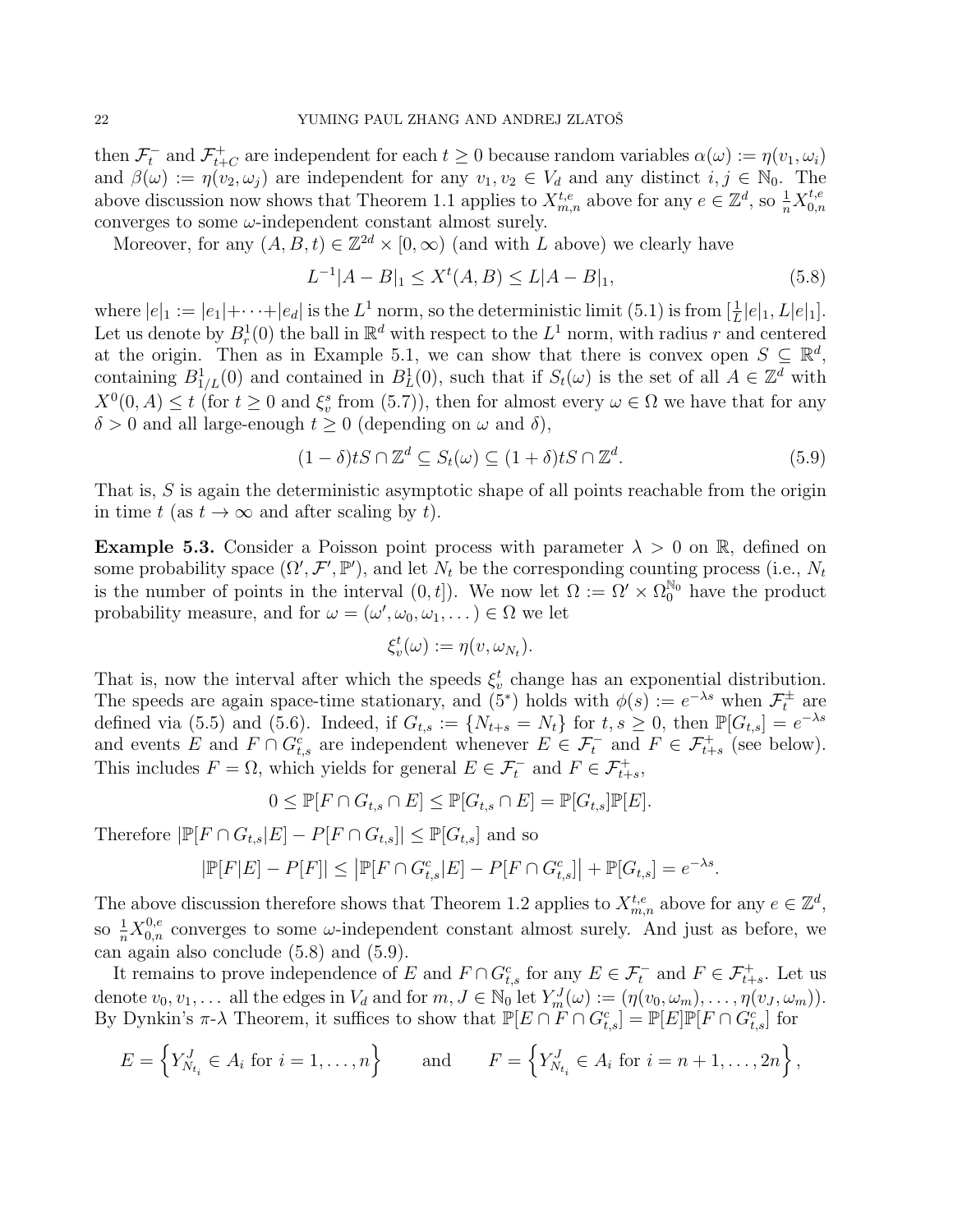with arbitrary  $J \in \mathbb{N}_0$ , Borel sets  $A_1, \ldots, A_{2n} \subseteq \mathbb{R}^J$ , and times

$$
0 \le t_1 < \dots < t_n = t < t + s = t_{n+1} < \dots < t_{2n}.
$$

Note that  $N_{t_i} \geq N_{t_{i-1}}$  for all i (let  $t_0 := 0$ , so  $N_{t_0} \equiv 0$ ), and for any  $k_1, \ldots, k_{2n} \in \mathbb{N}_0$  we have

$$
\mathbb{P}\left[N_{t_i}-N_{t_{i-1}}=k_i \text{ for } i=1,\ldots,2n\right]=\prod_{i=1}^{2n}\frac{(\lambda(t_i-t_{i-1}))^{k_i}}{k_i!}e^{-\lambda(t_i-t_{i-1})}=: \prod_{i=1}^{2n}p_{i,k_i}
$$

(clearly  $\sum_{k \in \mathbb{N}_0} p_{i,k} = 1$ ). Since  $G_{t,s}^c = \{N_{t_{n+1}} > N_{t_n}\}$ , with  $K_2 := (k_{n+1}, \ldots, k_{2n})$  we obtain

$$
\mathbb{P}\left[F \cap G_{t,s}^c\right] = \sum_{K_2 \in \mathbb{N} \times \mathbb{N}_0^{n-1}} \mathbb{P}\left[Y_{N_{t_n} + \sum_{j=n+1}^i k_i}^J \in A_i \& N_{t_i} - N_{t_{i-1}} = k_i \text{ for } i = n+1, \dots, 2n\right]
$$

$$
= \sum_{K_2 \in \mathbb{N} \times \mathbb{N}_0^{n-1}} \left(\prod_{i=n+1}^{2n} p_{i,k_i}\right) \mathbb{P}\left[Y_{\sum_{j=n+1}^i k_i}^J \in A_i \text{ for } i = n+1, \dots, 2n\right]
$$

because the  $\sigma$ -algebras  $\mathcal{F}' \times \{\emptyset, \Omega_0^{\mathbb{N}_0}\}\$  and  $\{\emptyset, \Omega'\}\times \mathcal{F}_0^{\mathbb{N}_0}\$  are independent, random variables  $\{N_{t_i} - N_{t_{i-1}}\}_{i=1,\dots,2n}$  are jointly independent, and the joint distribution of  $\{Y_m^J, Y_{m+1}^J, \dots\}$  is independent of m. But then with  $K_1 := (k_1, \ldots, k_n)$  we similarly obtain the desired claim

$$
\mathbb{P}\left[E \cap F \cap G_{t,s}^{c}\right] = \sum_{(K_{2},K_{1}) \in \mathbb{N} \times \mathbb{N}_{0}^{2n-1}} \mathbb{P}\left[Y_{\sum_{j=1}^{j}k_{i}}^{J} \in A_{i} \& N_{t_{i}} - N_{t_{i-1}} = k_{i} \text{ for } i = 1,\ldots,2n\right]
$$
\n
$$
= \sum_{(K_{2},K_{1}) \in \mathbb{N} \times \mathbb{N}_{0}^{2n-1}} \left(\prod_{i=1}^{2n} p_{i,k_{i}}\right) \mathbb{P}\left[Y_{\sum_{j=1}^{i}k_{i}}^{J} \in A_{i} \text{ for } i = 1,\ldots,2n\right]
$$
\n
$$
= \sum_{K_{1} \in \mathbb{N}_{0}^{n}} \left(\prod_{i=1}^{n} p_{i,k_{i}}\right) \mathbb{P}\left[Y_{\sum_{j=1}^{i}k_{i}}^{J} \in A_{i} \text{ for } i = 1,\ldots,n\right]
$$
\n
$$
\sum_{K_{2} \in \mathbb{N} \times \mathbb{N}_{0}^{n-1}} \left(\prod_{i=n+1}^{2n} p_{i,k_{i}}\right) \mathbb{P}\left[Y_{\sum_{j=1}^{i}k_{i}}^{J} \in A_{i} \text{ for } i = 1,\ldots,2n\right]
$$
\n
$$
= \sum_{K_{1} \in \mathbb{N}_{0}^{n}} \left(\prod_{i=1}^{n} p_{i,k_{i}}\right) \mathbb{P}\left[Y_{\sum_{j=1}^{i}k_{i}}^{J} \in A_{i} \text{ for } i = 1,\ldots,n\right]
$$
\n
$$
\sum_{K_{2} \in \mathbb{N} \times \mathbb{N}_{0}^{n-1}} \left(\prod_{i=n+1}^{2n} p_{i,k_{i}}\right) \mathbb{P}\left[Y_{\sum_{j=n+1}^{i}k_{i}}^{J} \in A_{i} \text{ for } i = n+1,\ldots,2n\right]
$$
\n
$$
= \mathbb{P}[E] \mathbb{P}\left[F \cap G_{t,s}^{c}\right],
$$

where we also used  $k_{n+1} \geq 1$  in the third equality.